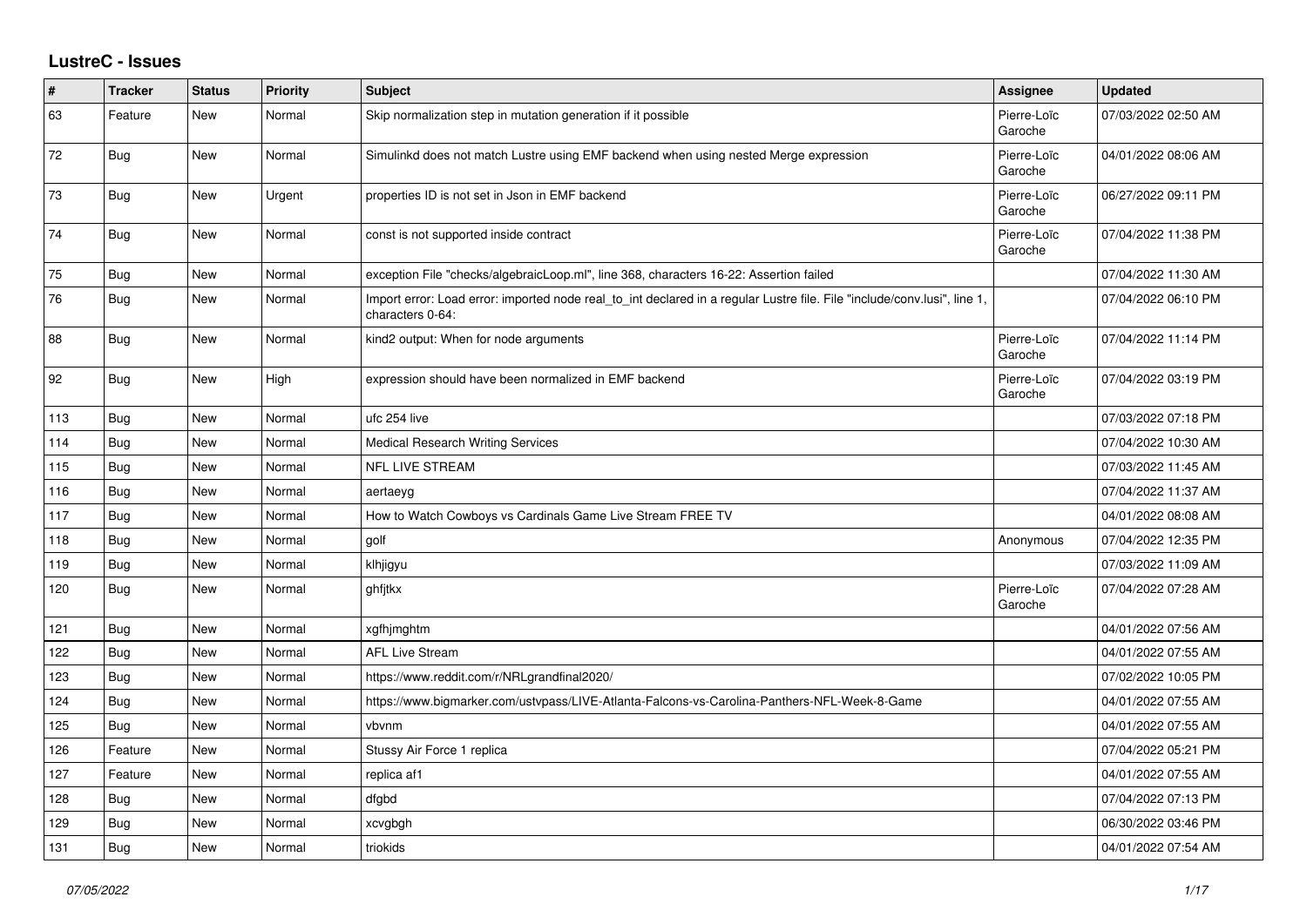| $\vert$ # | <b>Tracker</b> | <b>Status</b> | Priority | Subject                                        | <b>Assignee</b>        | <b>Updated</b>      |
|-----------|----------------|---------------|----------|------------------------------------------------|------------------------|---------------------|
| 132       | Bug            | New           | Normal   | concrete-everything                            |                        | 07/04/2022 10:12 AM |
| 133       | <b>Bug</b>     | <b>New</b>    | Normal   | craftlabs                                      |                        | 07/04/2022 06:33 PM |
| 134       | Bug            | New           | Normal   | wisegolfers                                    |                        | 07/04/2022 07:14 PM |
| 135       | <b>Bug</b>     | New           | Normal   | factspress                                     |                        | 04/01/2022 07:52 AM |
| 136       | Bug            | New           | Normal   | snappow                                        |                        | 06/29/2022 10:52 PM |
| 137       | <b>Bug</b>     | New           | Normal   | hcbets                                         |                        | 04/01/2022 07:52 AM |
| 138       | Bug            | New           | Normal   | own-sweethome                                  |                        | 07/03/2022 11:26 PM |
| 139       | <b>Bug</b>     | New           | Normal   | relseo                                         |                        | 07/04/2022 08:06 AM |
| 140       | <b>Bug</b>     | New           | Normal   | sugarbalanceusa                                |                        | 07/03/2022 09:51 AM |
| 141       | Feature        | New           | Normal   | Something about jerry curly                    |                        | 07/04/2022 07:13 AM |
| 142       | Feature        | New           | Normal   | About ashimary hair                            |                        | 07/01/2022 10:53 PM |
| 143       | <b>Bug</b>     | New           | Normal   | Bob lace front wigs                            |                        | 07/05/2022 12:26 AM |
| 144       | <b>Bug</b>     | New           | Normal   | curly bob lace front wigs                      |                        | 06/26/2022 01:44 PM |
| 145       | Bug            | New           | Normal   | abdulbaissagar                                 |                        | 07/03/2022 04:29 PM |
| 146       | <b>Bug</b>     | New           | Normal   | bayabais                                       |                        | 07/04/2022 10:04 PM |
| 147       | Bug            | New           | Normal   | xzxgfufi                                       |                        | 04/01/2022 07:54 AM |
| 148       | <b>Bug</b>     | <b>New</b>    | Normal   | zxZdfg                                         |                        | 04/01/2022 08:01 AM |
| 149       | Bug            | New           | Normal   | dftgy                                          |                        | 07/02/2022 01:22 PM |
| 150       | <b>Bug</b>     | New           | Normal   | dfgh                                           |                        | 07/03/2022 02:15 PM |
| 151       | Feature        | New           | Normal   | Law Essay Writing Service - Assignments Planet |                        | 07/04/2022 03:47 PM |
| 152       | <b>Bug</b>     | New           | High     | professional bridal makeup artist              | Christophe<br>Garion   | 06/26/2022 05:44 PM |
| 153       | <b>Bug</b>     | New           | Normal   | urgent loan online                             | Christophe<br>Garion   | 07/03/2022 10:31 AM |
| 154       | Bug            | New           | Normal   | fdgyyrut gyrtrw                                |                        | 06/27/2022 01:21 AM |
| 155       | <b>Bug</b>     | New           | Normal   | Cant access my cash app account                | Pierre-Loïc<br>Garoche | 07/03/2022 07:17 AM |
| 156       | <b>Bug</b>     | New           | Normal   | Access old cash app account                    |                        | 04/01/2022 08:00 AM |
| 157       | Bug            | New           | Normal   | Forget cash app pin                            |                        | 07/05/2022 12:50 AM |
| 158       | Bug            | New           | Normal   | dfghj zcvgh                                    |                        | 06/27/2022 07:28 AM |
| 159       | <b>Bug</b>     | New           | Normal   | xfguih njgkh                                   |                        | 07/04/2022 07:13 AM |
| 160       | <b>Bug</b>     | New           | Normal   | rtyuiv wbhyu                                   |                        | 04/01/2022 07:56 AM |
| 161       | <b>Bug</b>     | New           | Normal   | dfdrtyuio                                      |                        | 07/03/2022 07:58 PM |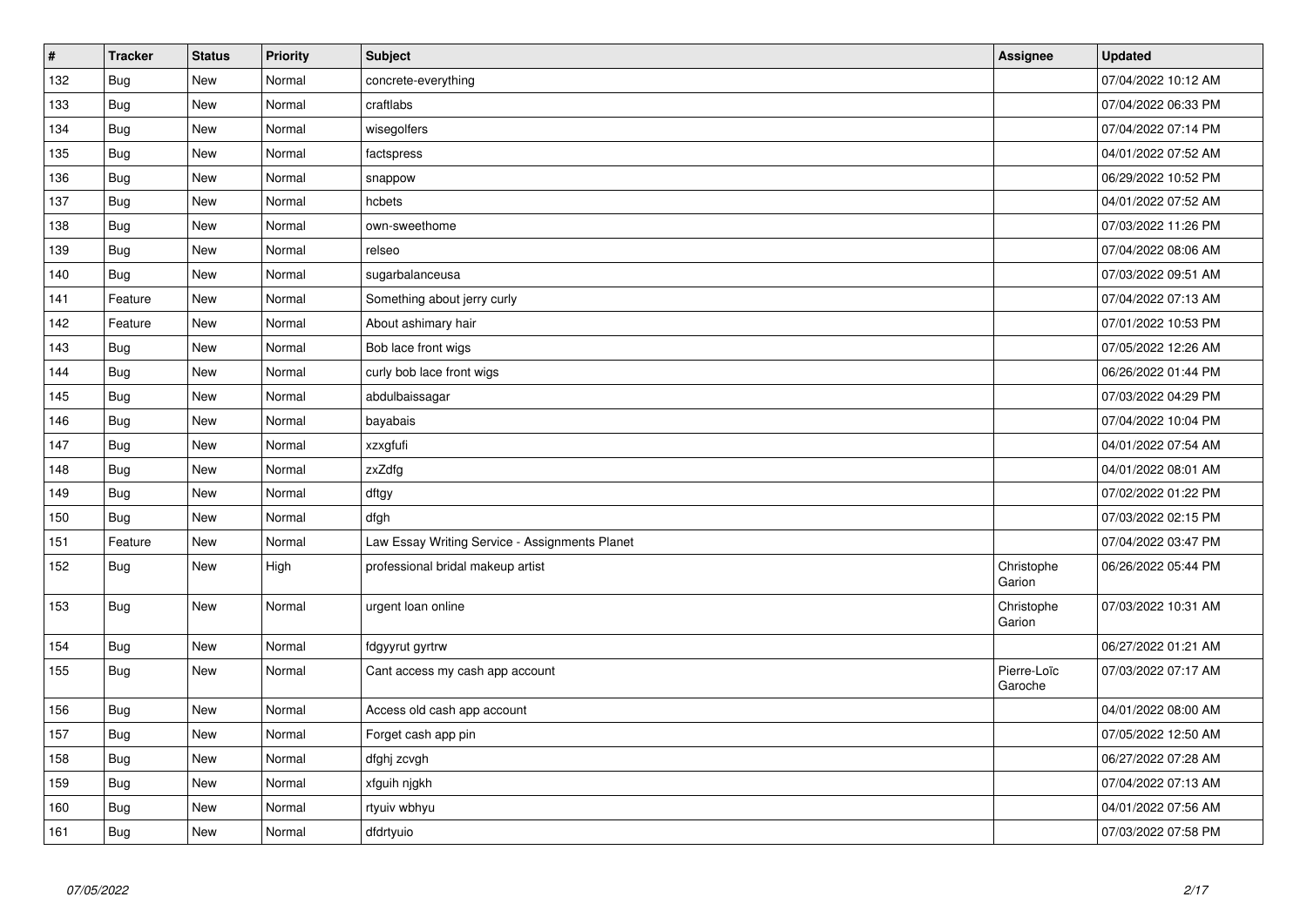| #   | <b>Tracker</b> | <b>Status</b> | <b>Priority</b> | <b>Subject</b>                                         | <b>Assignee</b>        | <b>Updated</b>      |
|-----|----------------|---------------|-----------------|--------------------------------------------------------|------------------------|---------------------|
| 162 | <b>Bug</b>     | New           | Normal          | gfyuik9                                                | Hamza<br>Bourbouh      | 04/01/2022 08:01 AM |
| 163 | Bug            | New           | Normal          | jknjopl[                                               |                        | 04/01/2022 07:58 AM |
| 164 | <b>Bug</b>     | New           | Normal          | dfgbd                                                  |                        | 07/04/2022 08:12 AM |
| 165 | <b>Bug</b>     | New           | Normal          | dfgbd                                                  |                        | 04/01/2022 07:57 AM |
| 166 | Bug            | New           | Normal          | dfgbd                                                  |                        | 04/01/2022 07:57 AM |
| 167 | <b>Bug</b>     | New           | Normal          | instant loan without documents                         | Anonymous              | 07/02/2022 02:31 PM |
| 168 | <b>Bug</b>     | New           | Normal          | UFC 256 Live Stream Online                             |                        | 07/04/2022 03:11 PM |
| 169 | Bug            | New           | Normal          | CV Maker - UAE CV Writing Agency                       |                        | 07/05/2022 12:19 AM |
| 170 | Feature        | New           | Normal          | top mba colleges in bangalore                          |                        | 07/04/2022 02:46 AM |
| 171 | Feature        | New           | Normal          | loan management system                                 |                        | 07/04/2022 06:03 AM |
| 172 | Feature        | New           | Normal          | pgdm colleges in bangalore                             |                        | 06/30/2022 09:28 AM |
| 173 | Feature        | New           | Normal          | private limited company registration                   |                        | 07/02/2022 04:39 PM |
| 174 | Feature        | New           | Normal          | Digital Marketing Philadelphia                         |                        | 07/04/2022 03:52 PM |
| 175 | Feature        | New           | Normal          | All About Cash App Transfer Fail Problems              |                        | 07/04/2022 05:44 PM |
| 176 | <b>Bug</b>     | New           | Normal          | instant loan without documents                         |                        | 07/04/2022 01:28 AM |
| 177 | Feature        | New           | Normal          | HD lace silky straight human hair wig                  |                        | 04/01/2022 08:41 AM |
| 178 | <b>Bug</b>     | New           | Normal          | transparent lace wigs                                  |                        | 07/02/2022 11:48 PM |
| 179 | Bug            | New           | Normal          | body wave                                              |                        | 04/01/2022 08:41 AM |
| 180 | Feature        | New           | Normal          | homoeobazaar                                           |                        | 07/04/2022 09:49 PM |
| 181 | Bug            | New           | Normal          | Healthcare Custom Writing Services                     |                        | 07/04/2022 11:10 PM |
| 182 | <b>Bug</b>     | New           | Normal          | <b>Healthcare Custom Writing Services</b>              |                        | 07/02/2022 06:37 AM |
| 183 | <b>Bug</b>     | New           | Normal          | Nursing Assignment Help Online                         |                        | 07/04/2022 06:15 PM |
| 184 | <b>Bug</b>     | New           | Normal          | Affordable Business Writing Services                   |                        | 07/03/2022 12:08 AM |
| 185 | <b>Bug</b>     | New           | Normal          | Non-Plagiarized Research Writing                       |                        | 07/04/2022 01:55 AM |
| 186 | Feature        | New           | Normal          | homoeobazaar                                           |                        | 06/28/2022 04:29 PM |
| 187 | <b>Bug</b>     | New           | Normal          | High Quality Replic 350 V2 Carbon                      |                        | 04/01/2022 08:40 AM |
| 188 | <b>Bug</b>     | New           | Normal          | Why are university students buying assignments online? | Pierre-Loïc<br>Garoche | 07/04/2022 09:16 PM |
| 189 | Bug            | New           | Normal          | <b>College Biology Writing Services</b>                |                        | 07/03/2022 03:15 PM |
| 190 | <b>Bug</b>     | New           | Normal          | All About Cash App Transfer Fail Problems              |                        | 07/04/2022 02:50 PM |
| 191 | <b>Bug</b>     | New           | Normal          | <b>B2B Branding</b>                                    |                        | 07/02/2022 07:53 AM |
| 192 | <b>Bug</b>     | New           | Normal          | The code Caffe                                         |                        | 05/09/2022 10:16 AM |
| 193 | Bug            | New           | Normal          | 18% Discount on Homeopathic medicines                  |                        | 07/03/2022 01:02 PM |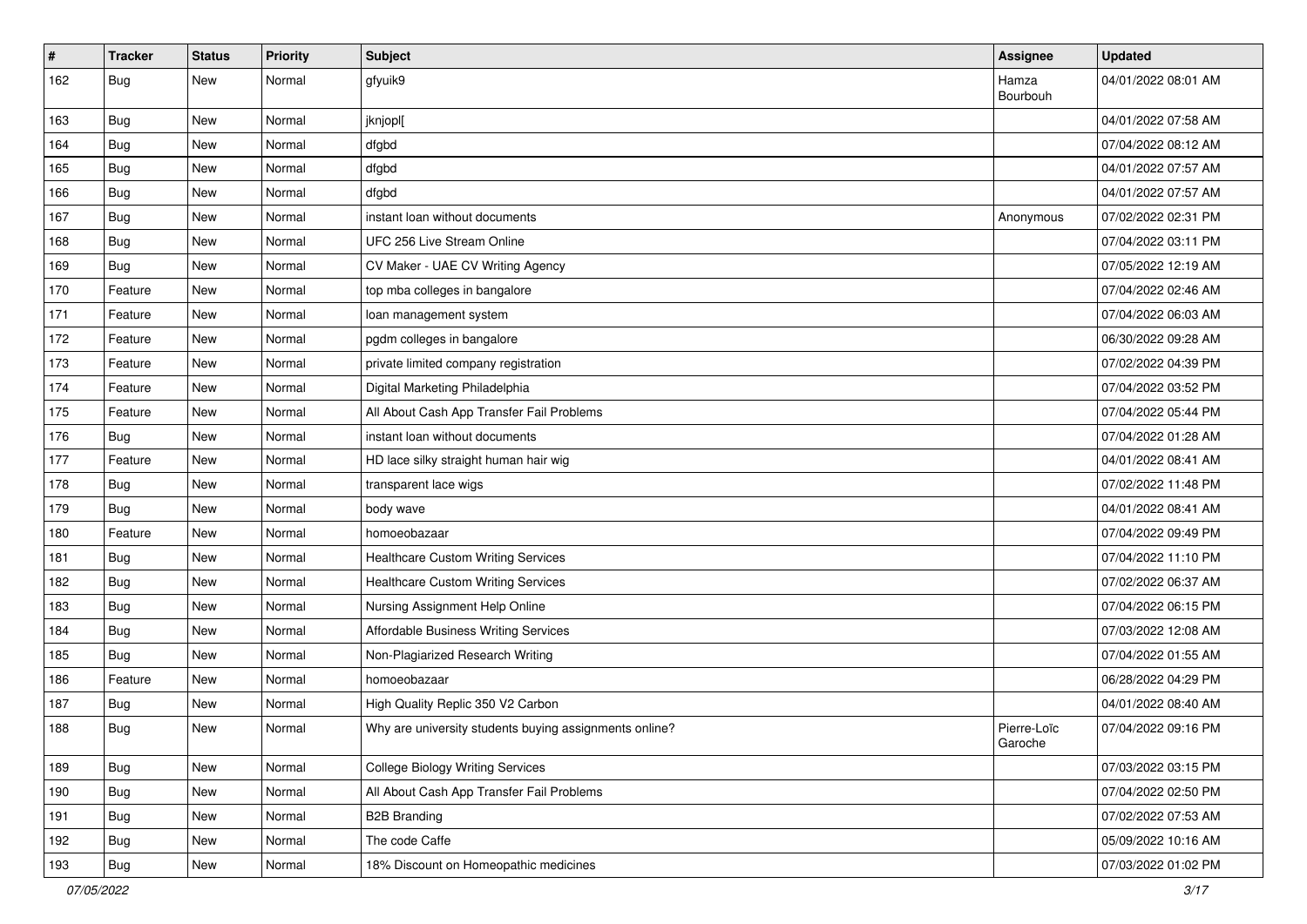| #   | <b>Tracker</b> | <b>Status</b> | <b>Priority</b> | <b>Subject</b>                                                                                                  | <b>Assignee</b>        | <b>Updated</b>      |
|-----|----------------|---------------|-----------------|-----------------------------------------------------------------------------------------------------------------|------------------------|---------------------|
| 194 | <b>Bug</b>     | New           | Normal          | lace closure wigs                                                                                               |                        | 07/04/2022 11:43 PM |
| 195 | Bug            | New           | Normal          | homoeobazaar                                                                                                    |                        | 04/01/2022 08:23 AM |
| 196 | Bug            | New           | Normal          | Homoeobazaar For Homeopathy Medicines                                                                           |                        | 07/03/2022 01:07 AM |
| 197 | <b>Bug</b>     | New           | Normal          | SBL JABORANDI PLUS HAIR OIL - COMPLETE SCALP CARE (100ML)                                                       |                        | 07/04/2022 02:47 PM |
| 198 | <b>Bug</b>     | New           | Normal          | DR. RECKEWEG R42 (HAEMOVENIN) (22ML)                                                                            |                        | 07/04/2022 09:20 AM |
| 199 | <b>Bug</b>     | New           | Normal          | SBL CLEARSTONE DROPS (30ML)                                                                                     |                        | 04/01/2022 08:23 AM |
| 200 | <b>Bug</b>     | New           | Normal          | uiopi[o                                                                                                         |                        | 07/04/2022 03:44 AM |
| 201 | Bug            | New           | Normal          | closure wig                                                                                                     |                        | 07/04/2022 03:28 PM |
| 202 | <b>Bug</b>     | New           | Normal          | blonde wig                                                                                                      |                        | 07/03/2022 04:47 AM |
| 203 | Bug            | New           | Low             | Airport Taxi Guildford                                                                                          | Anonymous              | 06/26/2022 06:03 PM |
| 204 | Feature        | New           | Normal          | New Car Tyres                                                                                                   |                        | 04/01/2022 08:40 AM |
| 205 | <b>Bug</b>     | New           | Low             | Mens Designer Glasses                                                                                           |                        | 07/04/2022 08:54 PM |
| 206 | Bug            | New           | Low             | <b>Cheap Electric Bikes</b>                                                                                     |                        | 07/02/2022 07:46 AM |
| 207 | Feature        | New           | Low             | real estate lead conversion                                                                                     |                        | 07/02/2022 01:13 PM |
| 208 | <b>Bug</b>     | New           | Normal          | Why Cash app won't let me send money if scammed?                                                                |                        | 04/01/2022 08:54 AM |
| 209 | Bug            | New           | Normal          | Neglect to access old Cash App account considering message notice issue? Contact help.                          |                        | 07/05/2022 01:32 AM |
| 210 | <b>Bug</b>     | New           | Normal          | Issue with check symbol in Cash App? Dial assist number with calling Cash App customer service phone<br>number. |                        | 06/30/2022 01:52 PM |
| 211 | Bug            | New           | Normal          | Problem in Cash App rebate? Call Cash App customer service number for help.                                     |                        | 07/04/2022 01:48 PM |
| 212 | Feature        | New           | Normal          | How good is the market for gaming mobile apps at the moment?                                                    |                        | 05/17/2022 11:09 AM |
| 213 | <b>Bug</b>     | New           | Normal          | fix HP Notebook Missing Operating System Error Message                                                          |                        | 04/01/2022 08:53 AM |
| 214 | Feature        | New           | Normal          | Five Christmas Apps For Apple Users                                                                             |                        | 07/04/2022 11:35 AM |
| 215 | <b>Bug</b>     | New           | Normal          | How For Top Level Cell Phone For You                                                                            |                        | 06/27/2022 09:19 PM |
| 216 | Feature        | New           | High            | Barry Keoghan                                                                                                   | Pierre-Loïc<br>Garoche | 07/03/2022 11:43 PM |
| 217 | Bug            | New           | Normal          | How this service matter most?                                                                                   |                        | 07/01/2022 03:35 PM |
| 218 | <b>Bug</b>     | New           | Normal          | Popular Educational trends                                                                                      |                        | 07/04/2022 10:31 PM |
| 219 | Bug            | New           | Normal          | Free Ringtones for Cell Phones.                                                                                 |                        | 07/04/2022 10:18 PM |
| 220 | Feature        | New           | Normal          | essay writing services                                                                                          |                        | 06/26/2022 04:55 PM |
| 221 | Bug            | New           | Normal          | The Best APk                                                                                                    |                        | 04/01/2022 08:49 AM |
| 222 | Bug            | New           | Normal          | Social Profile links                                                                                            |                        | 07/04/2022 01:09 PM |
| 223 | <b>Bug</b>     | New           | Normal          | WhatsApp Plus: Download, Update and Themes                                                                      |                        | 07/03/2022 01:07 PM |
| 224 | Feature        | New           | Normal          | Instant Personal Loan                                                                                           | Pierre-Loïc<br>Garoche | 06/28/2022 04:40 PM |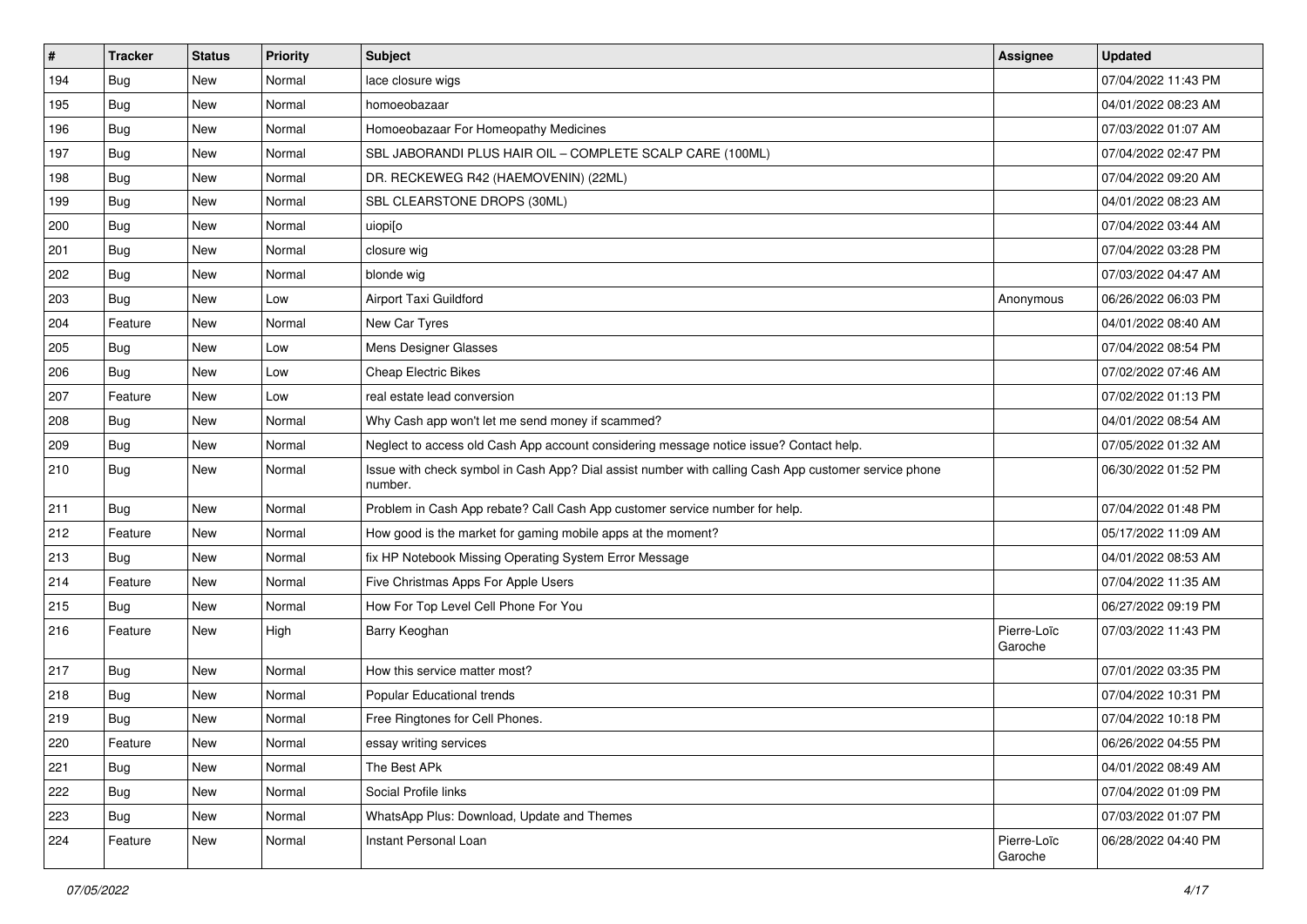| $\sharp$ | <b>Tracker</b> | <b>Status</b> | <b>Priority</b> | <b>Subject</b>                                                           | <b>Assignee</b>        | <b>Updated</b>      |
|----------|----------------|---------------|-----------------|--------------------------------------------------------------------------|------------------------|---------------------|
| 225      | <b>Bug</b>     | New           | Normal          | instant personal loan                                                    |                        | 07/03/2022 12:46 AM |
| 226      | Bug            | <b>New</b>    | Normal          | How to find reliable service reviews                                     | Anonymous              | 04/01/2022 08:46 AM |
| 227      | Bug            | New           | Normal          | Cash App Help & Solutions - Here You Will Get Better Assistance          |                        | 06/25/2022 11:21 PM |
| 228      | <b>Bug</b>     | New           | Normal          | Why Does Cash App Transaction Failed? - Here Is the Answer               |                        | 07/05/2022 12:57 AM |
| 229      | Feature        | New           | Normal          | How To Delete Cash App Account? - Check Out the Steps In Detail          |                        | 06/28/2022 07:06 PM |
| 230      | <b>Bug</b>     | New           | Normal          | Add Money To Cash App Card - Auto Cash Apps                              |                        | 07/02/2022 12:57 AM |
| 231      | <b>Bug</b>     | New           | Normal          | Is the ringtone download difficult or not?                               | Pierre-Loïc<br>Garoche | 07/04/2022 05:42 PM |
| 232      | <b>Bug</b>     | New           | Normal          | FM whatsapp messaging app.                                               |                        | 06/27/2022 10:04 AM |
| 233      | Bug            | New           | Normal          | Anauthorsway.com: My User Experience                                     |                        | 06/27/2022 12:02 PM |
| 234      | <b>Bug</b>     | New           | Normal          | My Personal Experience With the College Writing Services                 |                        | 07/04/2022 05:32 PM |
| 235      | Bug            | New           | Low             | HP Printer Assistant Software   Download & Install HP Assistant          |                        | 07/04/2022 06:32 PM |
| 236      | Bug            | New           | Normal          | HP Printer Assistant Software   Download & Install HP Assistant          |                        | 04/01/2022 08:16 AM |
| 237      | Feature        | New           | Normal          | HP Printer Assistant Software   Download & Install HP Assistant          |                        | 07/04/2022 04:25 PM |
| 238      | Bug            | New           | Low             | HP Printer Assistant Software   Download & Install HP Assistant          |                        | 04/01/2022 08:16 AM |
| 239      | Bug            | New           | Normal          | Algunas características más de Choices MOD APK                           |                        | 07/04/2022 06:59 PM |
| 240      | Feature        | New           | Normal          | Juego interesante de Dragon Ball Legends MOD APK                         |                        | 07/04/2022 06:19 PM |
| 241      | Feature        | New           | Normal          | How to get a complete solution of Big Ideas Math Answers?                |                        | 04/01/2022 08:15 AM |
| 242      | Feature        | New           | Normal          | Descripción de Torque Pro MOD APK para Android                           |                        | 07/04/2022 04:46 AM |
| 243      | Feature        | New           | Normal          | Reconstruir la pandilla de la mafia en Gangstar Vegas MOD APK            |                        | 07/04/2022 05:50 AM |
| 244      | Bug            | New           | Normal          | Quels sont les avantages des stations de radio en ligne.                 |                        | 07/05/2022 01:14 AM |
| 245      | <b>Bug</b>     | New           | Normal          | Write My Essay For Me Cheap                                              |                        | 07/02/2022 10:31 PM |
| 246      | <b>Bug</b>     | New           | Normal          | The Beast App                                                            |                        | 07/03/2022 03:48 PM |
| 247      | <b>Bug</b>     | New           | Normal          | best 4 Channel Amp                                                       |                        | 07/03/2022 04:59 PM |
| 248      | <b>Bug</b>     | New           | Normal          | Mobile ringtones and attractiveness ringtones                            |                        | 07/04/2022 03:59 PM |
| 249      | <b>Bug</b>     | New           | Normal          | Steps to Activate Cash App Card in Less then 2 Minutes - Get Information | Pierre-Loïc<br>Garoche | 06/21/2022 07:52 PM |
| 250      | <b>Bug</b>     | New           | Normal          | Reviews of phone ringtones                                               |                        | 07/02/2022 07:08 PM |
| 251      | Bug            | New           | Normal          | All About Cash App Transfer Fail Problems                                | Pierre-Loïc<br>Garoche | 07/04/2022 07:45 PM |
| 252      | <b>Bug</b>     | New           | Normal          | Samsung U600 - Is Essential Business And Personal Phone                  |                        | 04/04/2022 04:45 AM |
| 253      | Bug            | New           | Normal          | Florence Lawrence                                                        |                        | 07/03/2022 11:08 AM |
| 254      | Feature        | New           | Normal          | best ayurvedic treatment for psoriasis                                   |                        | 04/01/2022 08:13 AM |
| 255      | Feature        | New           | Normal          | best doctor for psoriasis                                                |                        | 07/04/2022 06:33 AM |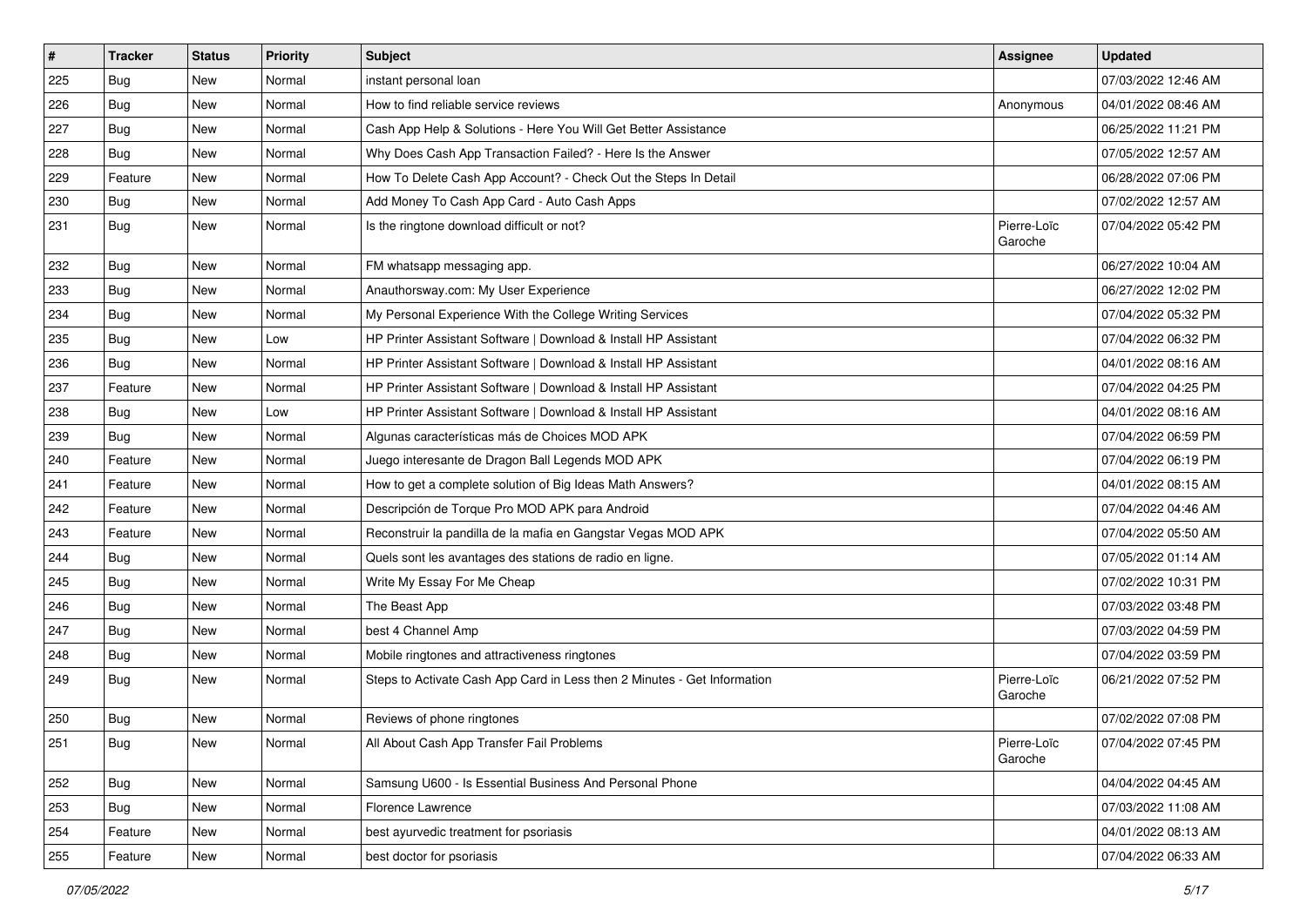| $\#$ | <b>Tracker</b> | <b>Status</b> | <b>Priority</b> | <b>Subject</b>                                                      | Assignee               | <b>Updated</b>      |
|------|----------------|---------------|-----------------|---------------------------------------------------------------------|------------------------|---------------------|
| 256  | <b>Bug</b>     | New           | Normal          | <b>Fake Travis Scott Shoes</b>                                      |                        | 04/01/2022 08:12 AM |
| 257  | <b>Bug</b>     | New           | Normal          | Best latte machines                                                 |                        | 07/04/2022 01:54 PM |
| 258  | Bug            | New           | Normal          | Fake Nike Dunk High AMBUSH Deep Royal                               |                        | 07/04/2022 12:53 PM |
| 259  | <b>Bug</b>     | <b>New</b>    | Normal          | call center services                                                |                        | 07/04/2022 04:03 AM |
| 260  | <b>Bug</b>     | <b>New</b>    | Normal          | Web Design Services Near Me                                         |                        | 07/03/2022 07:23 AM |
| 261  | <b>Bug</b>     | <b>New</b>    | Normal          | Ringtone Downloads - Easy Ways Come Up With Your Own Ringtones      |                        | 07/04/2022 12:44 PM |
| 262  | <b>Bug</b>     | <b>New</b>    | Normal          | It this true to dealing Wuth                                        |                        | 07/04/2022 01:21 AM |
| 263  | Feature        | <b>New</b>    | Normal          | Wrecked Car Is Nothing But A Worthless                              | Pierre-Loïc<br>Garoche | 07/04/2022 06:49 PM |
| 264  | <b>Bug</b>     | New           | Normal          | We Buy Your Unwanted Car                                            | Corentin<br>Lauverjat  | 07/03/2022 10:25 AM |
| 265  | <b>Bug</b>     | New           | Normal          | 3 Faq's On Downloading To Your Apple Ipod                           |                        | 07/04/2022 11:04 AM |
| 267  | Bug            | <b>New</b>    | Normal          | How To Use Internet Radio Services To Listen To Your Favorite Songs |                        | 07/04/2022 02:40 PM |
| 268  | <b>Bug</b>     | <b>New</b>    | Normal          | Fashionj                                                            |                        | 04/01/2022 08:20 AM |
| 269  | <b>Bug</b>     | <b>New</b>    | Normal          | Is there such a site for app design?                                | Anonymous              | 07/04/2022 11:15 PM |
| 270  | <b>Bug</b>     | New           | Normal          | Logo Mansion                                                        | Christophe<br>Garion   | 04/01/2022 08:20 AM |
| 271  | Feature        | <b>New</b>    | Normal          | Fashion                                                             |                        | 07/02/2022 01:43 PM |
| 272  | Feature        | <b>New</b>    | Normal          | Fashion                                                             |                        | 06/27/2022 03:53 PM |
| 273  | <b>Bug</b>     | <b>New</b>    | High            | assignment help online                                              |                        | 04/01/2022 08:17 AM |
| 274  | <b>Bug</b>     | <b>New</b>    | Normal          | How AI is transforming coupon marketing campaigns?                  | Anonymous              | 06/27/2022 01:54 PM |
| 275  | <b>Bug</b>     | <b>New</b>    | Normal          | Activate Cash App Card With Or Without QR - Step By Step Guide      | Pierre-Loïc<br>Garoche | 07/04/2022 07:44 PM |
| 276  | Feature        | New           | Normal          | Nike Dunks Replica                                                  |                        | 04/01/2022 08:19 AM |
| 277  | Feature        | <b>New</b>    | Normal          | Nike Dunks Replica                                                  |                        | 04/01/2022 08:19 AM |
| 278  | Bug            | New           | Normal          | Cash App Help & Solutions - Here You Will Get Better Assistance     |                        | 07/05/2022 12:30 AM |
| 279  | <b>Bug</b>     | <b>New</b>    | High            | What is an essential feature of an internal communications app?     |                        | 07/04/2022 07:31 AM |
| 280  | <b>Bug</b>     | <b>New</b>    | Normal          | Pacific Web Design                                                  |                        | 07/04/2022 05:52 PM |
| 281  | Feature        | New           | Normal          | what are the types of Ringtones?                                    | Anonymous              | 07/04/2022 06:00 PM |
| 282  | <b>Bug</b>     | New           | Normal          | Activate Cash App Card: Learn Simple Steps & Fix Errors             |                        | 07/04/2022 05:46 PM |
| 283  | <b>Bug</b>     | New           | Normal          | Cash App To PayPal Transfer Money - Check Out The Steps Here        |                        | 04/01/2022 08:17 AM |
| 284  | Bug            | New           | Normal          | All About Cash App Transfer Fail Problems                           |                        | 07/03/2022 05:22 PM |
| 285  | <b>Bug</b>     | New           | Normal          | Have you ever written an essay?                                     |                        | 07/03/2022 06:16 AM |
| 286  | Bug            | New           | Normal          | All About Cash App Transfer Fail Problems                           |                        | 04/01/2022 07:49 AM |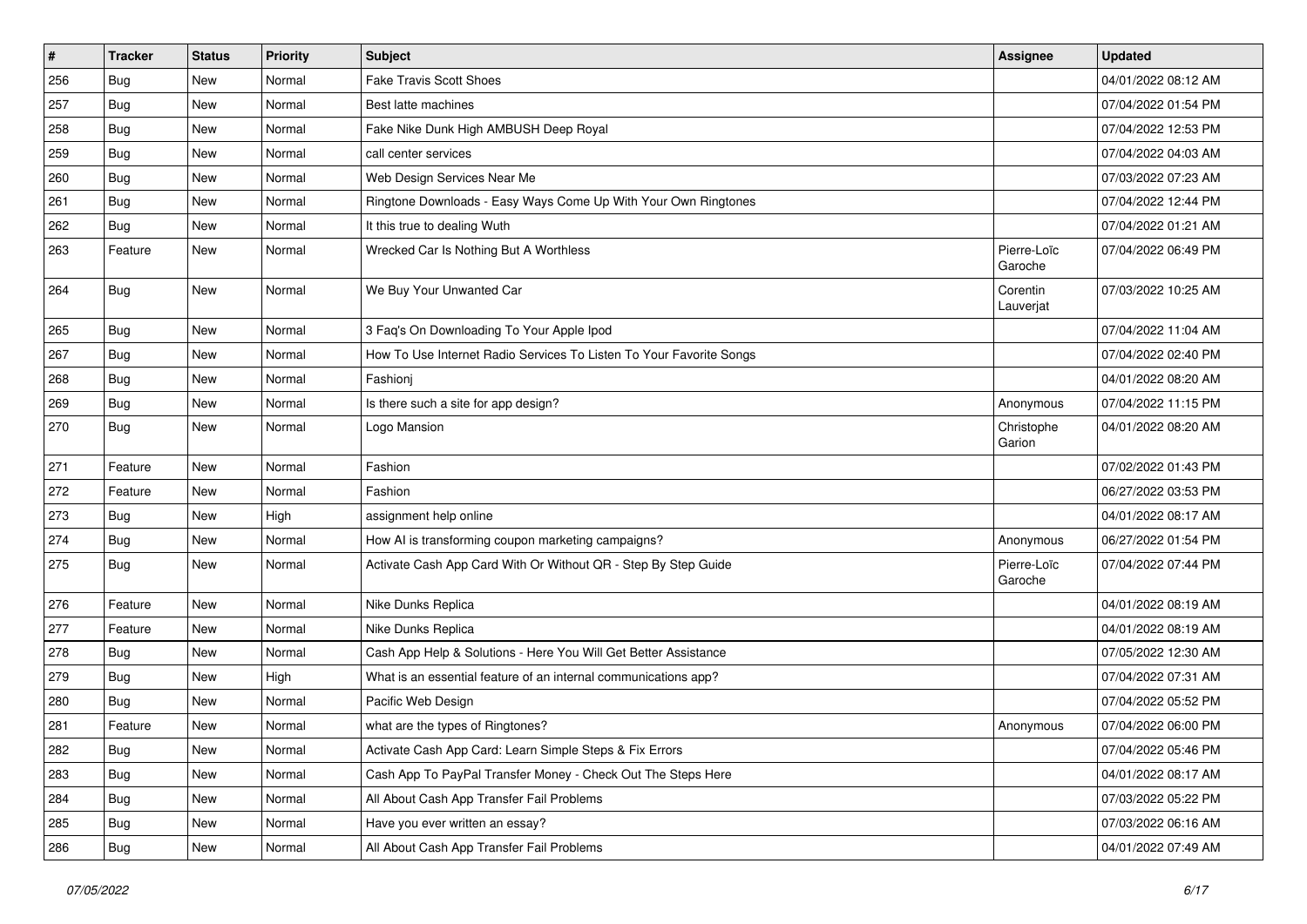| #   | <b>Tracker</b> | <b>Status</b> | <b>Priority</b> | <b>Subject</b>                                                 | <b>Assignee</b> | <b>Updated</b>      |
|-----|----------------|---------------|-----------------|----------------------------------------------------------------|-----------------|---------------------|
| 287 | <b>Bug</b>     | New           | Normal          | Make shopping easier                                           |                 | 04/01/2022 08:41 AM |
| 288 | <b>Bug</b>     | New           | Normal          | Make shopping easier                                           |                 | 04/01/2022 07:56 AM |
| 289 | Bug            | New           | Normal          | Recover Yahoo Mail Forgotten Password - Explore Kanata Chinese |                 | 07/04/2022 02:30 AM |
| 292 | <b>Bug</b>     | New           | Normal          | Venmo to Cash App Transfer Of Money- Explore Here              |                 | 07/04/2022 05:20 PM |
| 293 | Bug            | New           | Immediate       | <b>CMT Direct Wix</b>                                          | Anonymous       | 04/01/2022 07:21 AM |
| 295 | <b>Bug</b>     | New           | Normal          | Headliner Repair Services in Jonesboro GA                      |                 | 04/01/2022 07:21 AM |
| 296 | <b>Bug</b>     | New           | Normal          | Window Tinting Services in Jonesboro GA                        |                 | 04/01/2022 07:21 AM |
| 297 | Bug            | New           | Normal          | Auto Lighting Installation Services in Norcross GA             |                 | 04/01/2022 07:21 AM |
| 298 | <b>Bug</b>     | New           | Normal          | Car Stereo Installation Services in Norcross GA                |                 | 04/01/2022 07:20 AM |
| 299 | <b>Bug</b>     | New           | Normal          | Brake Caliper Painting Services in Norcross GA                 |                 | 04/01/2022 07:20 AM |
| 300 | Bug            | New           | Normal          | Wheels Powder Coating Services in Norcross GA                  |                 | 04/15/2022 01:45 PM |
| 301 | <b>Bug</b>     | New           | Normal          | Vehicle Electronics Services in Norcross GA                    |                 | 04/01/2022 07:18 AM |
| 302 | Bug            | <b>New</b>    | Normal          | Auto Electrical Repair Services in Norcross GA                 |                 | 07/04/2022 04:34 PM |
| 303 | <b>Bug</b>     | New           | Normal          | Car Wrapping Services in Norcross GA                           |                 | 04/01/2022 07:22 AM |
| 304 | <b>Bug</b>     | <b>New</b>    | Normal          | Keyless Entry Services in Norcross GA                          |                 | 04/01/2022 07:19 AM |
| 305 | <b>Bug</b>     | New           | Normal          | Headliner Repair Services in Norcross GA                       |                 | 04/01/2022 07:19 AM |
| 306 | <b>Bug</b>     | New           | Normal          | Window Tinting Services in Norcross GA                         |                 | 04/01/2022 07:19 AM |
| 307 | Bug            | New           | Normal          | Carpet Cleaning Services in Virginia Beach VA                  |                 | 04/01/2022 07:19 AM |
| 308 | <b>Bug</b>     | New           | Normal          | Carpet Repairing Services in Virginia Beach VA                 |                 | 04/01/2022 07:19 AM |
| 309 | <b>Bug</b>     | New           | Normal          | Stain Removal Services in Virginia Beach VA                    |                 | 04/01/2022 07:19 AM |
| 310 | <b>Bug</b>     | New           | Normal          | Mattress Cleaning Services in Virginia Beach VA                |                 | 06/26/2022 04:33 AM |
| 311 | <b>Bug</b>     | New           | Normal          | Odor Removal Services in Virginia Beach VA                     |                 | 04/01/2022 07:19 AM |
| 312 | Bug            | New           | Normal          | Stain Protection Services in Virginia Beach VA                 |                 | 07/04/2022 08:28 PM |
| 313 | <b>Bug</b>     | New           | Normal          | Water Extraction Services in Virginia Beach VA                 |                 | 07/04/2022 04:06 AM |
| 314 | <b>Bug</b>     | New           | Normal          | Water Extraction Services in Virginia Beach VA                 |                 | 04/01/2022 07:25 AM |
| 315 | <b>Bug</b>     | <b>New</b>    | Normal          | Dissertation help UK                                           |                 | 07/02/2022 08:51 AM |
| 316 | <b>Bug</b>     | New           | Normal          | Finden Sie den besten Klingelton für Ihr Telefon               |                 | 07/04/2022 09:17 AM |
| 317 | Bug            | New           | Normal          | Eco/Green Cleaning Services in Virginia Beach VA               |                 | 07/02/2022 12:39 PM |
| 318 | Bug            | New           | Normal          | Mold Removal Services in Virginia Beach VA                     |                 | 04/01/2022 07:27 AM |
| 319 | Bug            | New           | Normal          | Steam Cleaning Services in Virginia Beach VA                   |                 | 04/01/2022 07:27 AM |
| 320 | Bug            | New           | Normal          | Emergency Cleaning Services in Virginia Beach VA               |                 | 04/01/2022 07:27 AM |
| 321 | <b>Bug</b>     | New           | Normal          | Tile & Grout Cleaning Services in Virginia Beach VA            |                 | 07/03/2022 08:08 AM |
| 322 | <b>Bug</b>     | New           | Normal          | Rug Cleaning Services in Virginia Beach VA                     |                 | 04/01/2022 07:26 AM |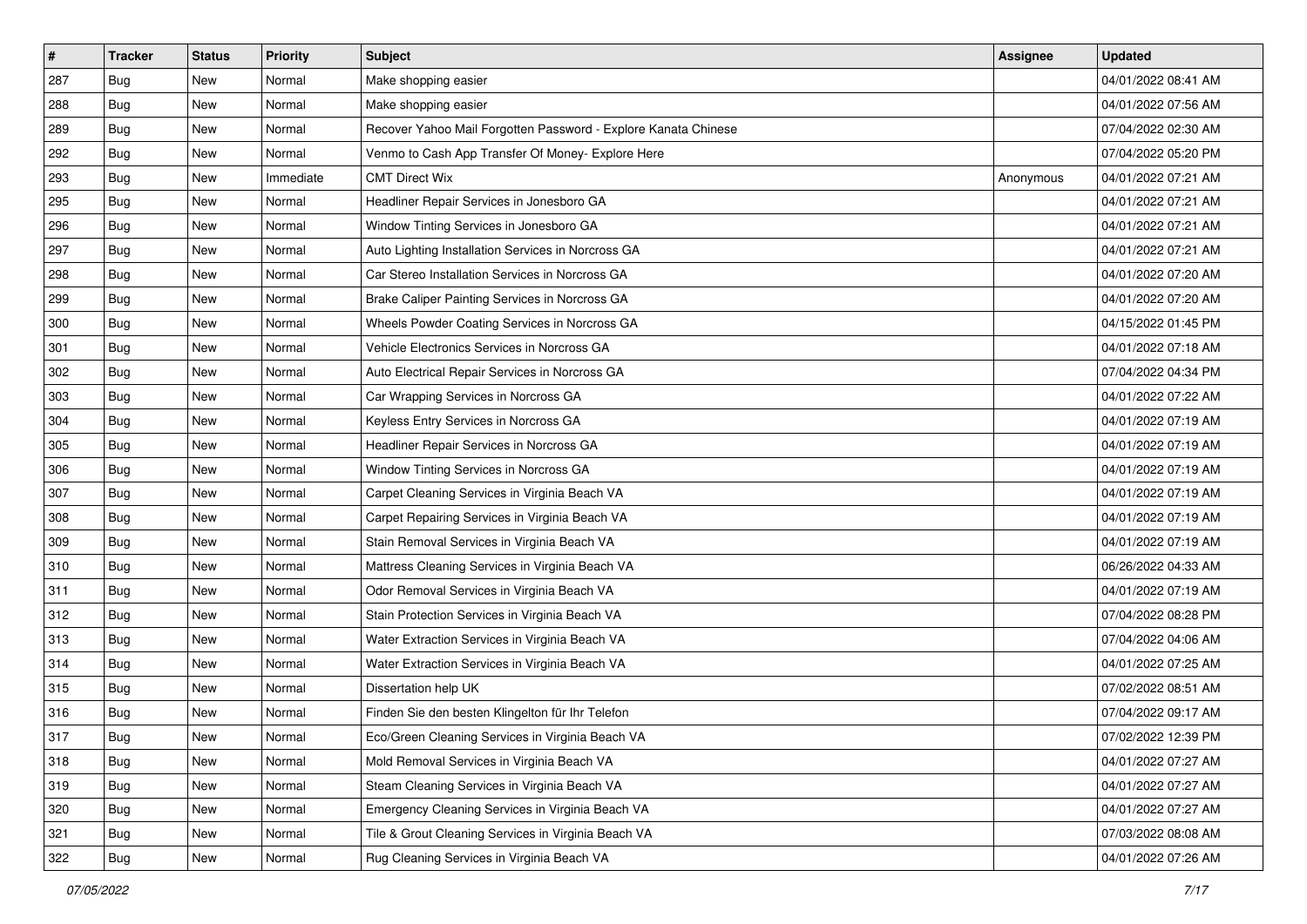| $\vert$ # | <b>Tracker</b> | <b>Status</b> | <b>Priority</b> | <b>Subject</b>                                        | <b>Assignee</b> | <b>Updated</b>      |
|-----------|----------------|---------------|-----------------|-------------------------------------------------------|-----------------|---------------------|
| 323       | <b>Bug</b>     | New           | Normal          | Car Upholstery Cleaning Services in Virginia Beach VA |                 | 04/01/2022 07:26 AM |
| 324       | <b>Bug</b>     | New           | Normal          | Upholstery Cleaning Services in Virginia Beach VA     |                 | 04/01/2022 07:26 AM |
| 325       | <b>Bug</b>     | New           | Normal          | Carpet Cleaning Services in Norfolk VA                |                 | 04/01/2022 07:26 AM |
| 326       | <b>Bug</b>     | New           | Normal          | Carpet Repairing Services in Norfolk VA               |                 | 04/01/2022 07:26 AM |
| 327       | <b>Bug</b>     | <b>New</b>    | Normal          | Stain Removal Services in Norfolk VA                  |                 | 04/01/2022 07:26 AM |
| 328       | <b>Bug</b>     | <b>New</b>    | Normal          | Mattress Cleaning Services in Norfolk VA              |                 | 04/01/2022 07:26 AM |
| 329       | <b>Bug</b>     | New           | Normal          | Odor Removal Services in Norfolk VA                   |                 | 04/01/2022 07:22 AM |
| 330       | <b>Bug</b>     | New           | Normal          | Stain Protection Services in Norfolk VA               |                 | 04/01/2022 07:26 AM |
| 331       | <b>Bug</b>     | New           | Normal          | Water Extraction Services in Norfolk VA               |                 | 07/04/2022 10:34 PM |
| 332       | <b>Bug</b>     | New           | Normal          | Eco/Green Cleaning Services in Norfolk VA             |                 | 04/01/2022 07:25 AM |
| 333       | <b>Bug</b>     | New           | Normal          | Mold Removal Services in Norfolk VA                   |                 | 07/04/2022 05:30 AM |
| 334       | <b>Bug</b>     | New           | Normal          | Steam Cleaning Services in Norfolk VA                 |                 | 04/01/2022 07:25 AM |
| 335       | <b>Bug</b>     | New           | Normal          | Emergency Cleaning Services in Norfolk VA             |                 | 04/01/2022 07:24 AM |
| 336       | <b>Bug</b>     | New           | Normal          | Tile & Grout Cleaning Services in Norfolk VA          |                 | 07/04/2022 08:59 PM |
| 337       | <b>Bug</b>     | <b>New</b>    | Normal          | Rug Cleaning Services in Norfolk VA                   |                 | 04/01/2022 07:23 AM |
| 338       | Bug            | New           | Normal          | Car Upholstery Cleaning Services in Norfolk VA        |                 | 04/01/2022 07:23 AM |
| 339       | <b>Bug</b>     | New           | Normal          | Upholstery Cleaning Services in Norfolk VA            |                 | 06/17/2022 04:36 AM |
| 340       | <b>Bug</b>     | <b>New</b>    | Normal          | Carpet Cleaning Services in Chesapeake VA             |                 | 04/01/2022 07:23 AM |
| 341       | <b>Bug</b>     | New           | Normal          | Carpet Repairing Services in Chesapeake VA            |                 | 04/01/2022 07:23 AM |
| 342       | <b>Bug</b>     | New           | Normal          | Stain Removal Services in Chesapeake VA               |                 | 04/01/2022 07:22 AM |
| 343       | <b>Bug</b>     | New           | Normal          | Mattress Cleaning Services in Chesapeake VA           |                 | 04/01/2022 07:16 AM |
| 344       | <b>Bug</b>     | New           | Normal          | Odor Removal Services in Chesapeake VA                |                 | 07/04/2022 02:02 AM |
| 345       | Bug            | <b>New</b>    | Normal          | Stain Protection Services in Chesapeake VA            |                 | 07/05/2022 01:14 AM |
| 346       | <b>Bug</b>     | New           | Normal          | Water Extraction Services in Chesapeake VA            |                 | 04/01/2022 07:15 AM |
| 347       | <b>Bug</b>     | New           | Normal          | Eco/Green Cleaning Services in Chesapeake VA          |                 | 07/05/2022 12:57 AM |
| 348       | <b>Bug</b>     | <b>New</b>    | Normal          | Mold Removal Services in Chesapeake VA                |                 | 06/28/2022 12:53 AM |
| 349       | <b>Bug</b>     | New           | Normal          | Steam Cleaning Services in Chesapeake VA              |                 | 04/01/2022 07:14 AM |
| 350       | Bug            | New           | Normal          | Emergency Cleaning Services in Chesapeake VA          |                 | 04/01/2022 07:14 AM |
| 351       | Bug            | New           | Normal          | Emergency Cleaning Services in Chesapeake VA          |                 | 04/01/2022 07:14 AM |
| 352       | Bug            | New           | Normal          | Tile & Grout Cleaning Services in Chesapeake VA       |                 | 07/03/2022 04:58 AM |
| 353       | <b>Bug</b>     | New           | Normal          | Rug Cleaning Services in Chesapeake VA                |                 | 04/01/2022 07:14 AM |
| 354       | <b>Bug</b>     | New           | Normal          | Car Upholstery Cleaning Services in Chesapeake VA     |                 | 04/01/2022 07:14 AM |
| 355       | <b>Bug</b>     | New           | Normal          | Upholstery Cleaning Services in Chesapeake VA         |                 | 04/01/2022 07:14 AM |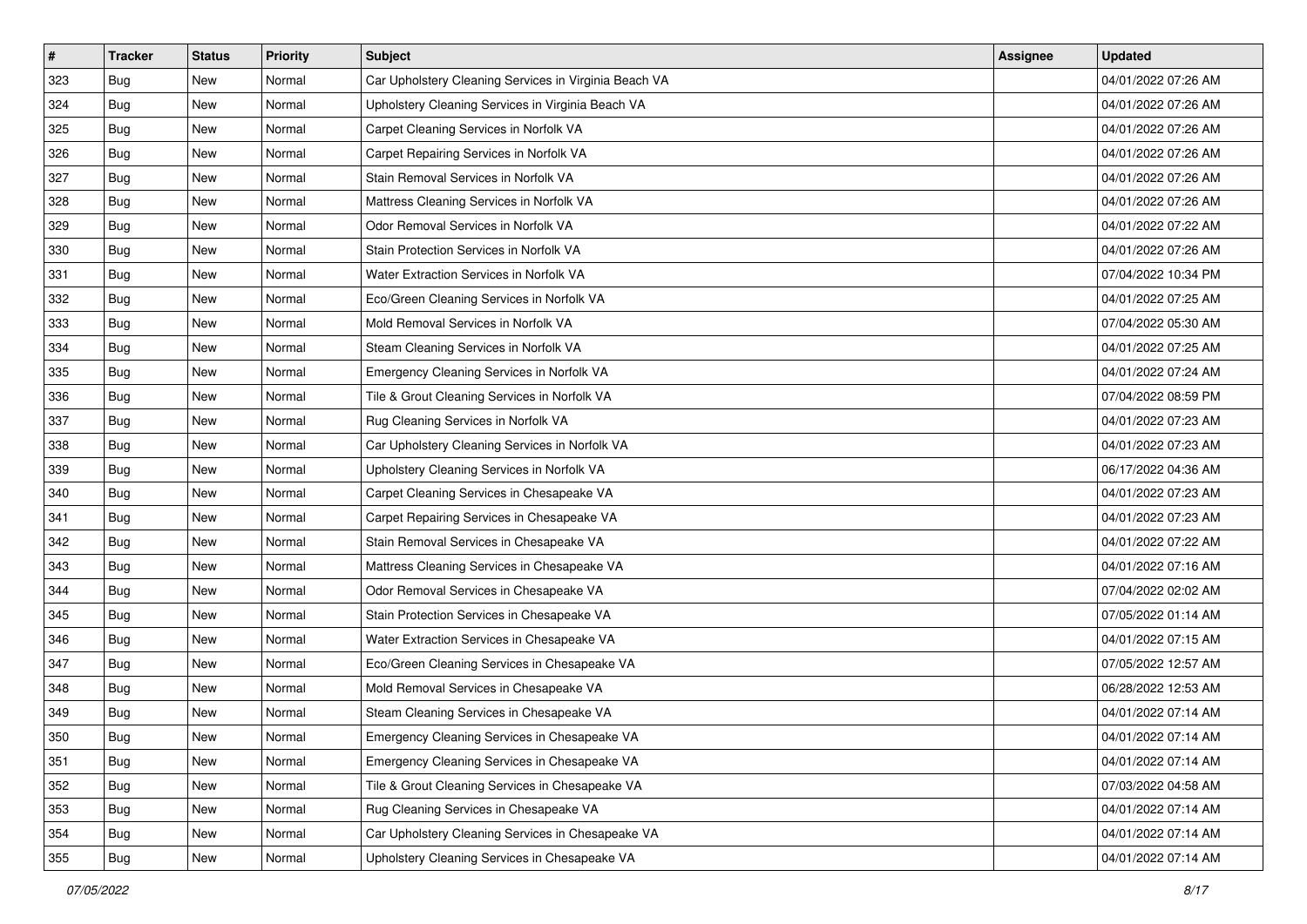| $\sharp$ | <b>Tracker</b> | <b>Status</b> | <b>Priority</b> | <b>Subject</b>                                     | Assignee | <b>Updated</b>      |
|----------|----------------|---------------|-----------------|----------------------------------------------------|----------|---------------------|
| 356      | <b>Bug</b>     | New           | Normal          | Moving Services in Baltimore MD                    |          | 04/01/2022 07:13 AM |
| 357      | <b>Bug</b>     | New           | Normal          | Furniture Assembly Services in Baltimore MD        |          | 04/01/2022 07:12 AM |
| 358      | <b>Bug</b>     | New           | Normal          | Office Moving Services in Baltimore MD             |          | 04/01/2022 07:13 AM |
| 359      | <b>Bug</b>     | New           | Normal          | Local Moving Services in Baltimore MD              |          | 04/01/2022 07:15 AM |
| 360      | <b>Bug</b>     | New           | Normal          | Auto Transport Services in Baltimore MD            |          | 04/01/2022 07:13 AM |
| 361      | <b>Bug</b>     | New           | Normal          | Junk Removal Services in Baltimore MD              |          | 04/01/2022 07:13 AM |
| 362      | <b>Bug</b>     | New           | Normal          | Moving Services in Washington DC                   |          | 04/01/2022 07:13 AM |
| 363      | <b>Bug</b>     | New           | Normal          | Furniture Assembly Services in Washington DC       |          | 04/01/2022 07:13 AM |
| 364      | <b>Bug</b>     | New           | Normal          | Office Moving Services in Washington DC            |          | 04/01/2022 07:13 AM |
| 365      | <b>Bug</b>     | New           | Normal          | Local Moving Services in Washington DC             |          | 04/01/2022 07:12 AM |
| 366      | <b>Bug</b>     | New           | Normal          | Auto Transport Services in Washington DC           |          | 04/01/2022 07:12 AM |
| 367      | <b>Bug</b>     | New           | Normal          | Junk Removal Services in Washington DC             |          | 04/01/2022 07:12 AM |
| 368      | <b>Bug</b>     | New           | Normal          | Moving Services in Arlington County VA             |          | 04/01/2022 07:12 AM |
| 369      | <b>Bug</b>     | New           | Normal          | Furniture Assembly Services in Arlington County VA |          | 04/01/2022 07:12 AM |
| 370      | <b>Bug</b>     | <b>New</b>    | Normal          | Office Moving Services in Arlington County VA      |          | 04/01/2022 07:16 AM |
| 371      | Bug            | New           | Normal          | Local Moving Services in Arlington County VA       |          | 04/01/2022 07:13 AM |
| 372      | <b>Bug</b>     | New           | Normal          | Auto Transport Services in Arlington County VA     |          | 07/03/2022 11:31 PM |
| 373      | <b>Bug</b>     | New           | Normal          | Junk Removal Services in Arlington County VA       |          | 04/01/2022 07:18 AM |
| 374      | <b>Bug</b>     | New           | Normal          | Moving Services in Fairfax VA                      |          | 04/01/2022 07:18 AM |
| 375      | <b>Bug</b>     | New           | Normal          | Furniture Assembly Services in Fairfax VA          |          | 04/01/2022 07:18 AM |
| 376      | Bug            | New           | Normal          | Office Moving Services in Fairfax VA               |          | 04/01/2022 07:17 AM |
| 377      | <b>Bug</b>     | New           | Normal          | Local Moving Services in Fairfax VA                |          | 04/01/2022 07:17 AM |
| 378      | <b>Bug</b>     | New           | Normal          | Auto Transport Services in Fairfax VA              |          | 04/01/2022 07:17 AM |
| 379      | i Bug          | New           | Normal          | Junk Removal Services in Fairfax VA                |          | 04/01/2022 07:17 AM |
| 380      | Bug            | New           | Normal          | Moving Services in McLean VA                       |          | 07/05/2022 01:19 AM |
| 381      | <b>Bug</b>     | New           | Normal          | Furniture Assembly Services in McLean VA           |          | 04/01/2022 07:17 AM |
| 382      | <b>Bug</b>     | New           | Normal          | Office Moving Services in McLean VA                |          | 04/01/2022 07:17 AM |
| 383      | <b>Bug</b>     | New           | Normal          | Local Moving Services in McLean VA                 |          | 04/01/2022 07:17 AM |
| 384      | <b>Bug</b>     | New           | Normal          | Auto Transport Services in McLean VA               |          | 04/01/2022 07:17 AM |
| 385      | Bug            | New           | Normal          | Junk Removal Services in McLean VA                 |          | 04/01/2022 07:15 AM |
| 386      | <b>Bug</b>     | New           | Normal          | Moving Services in Sterling VA                     |          | 04/01/2022 07:16 AM |
| 387      | <b>Bug</b>     | New           | Normal          | Furniture Assembly Services in Sterling VA         |          | 04/01/2022 07:18 AM |
| 388      | <b>Bug</b>     | New           | Normal          | Office Moving Services in Sterling VA              |          | 04/01/2022 07:16 AM |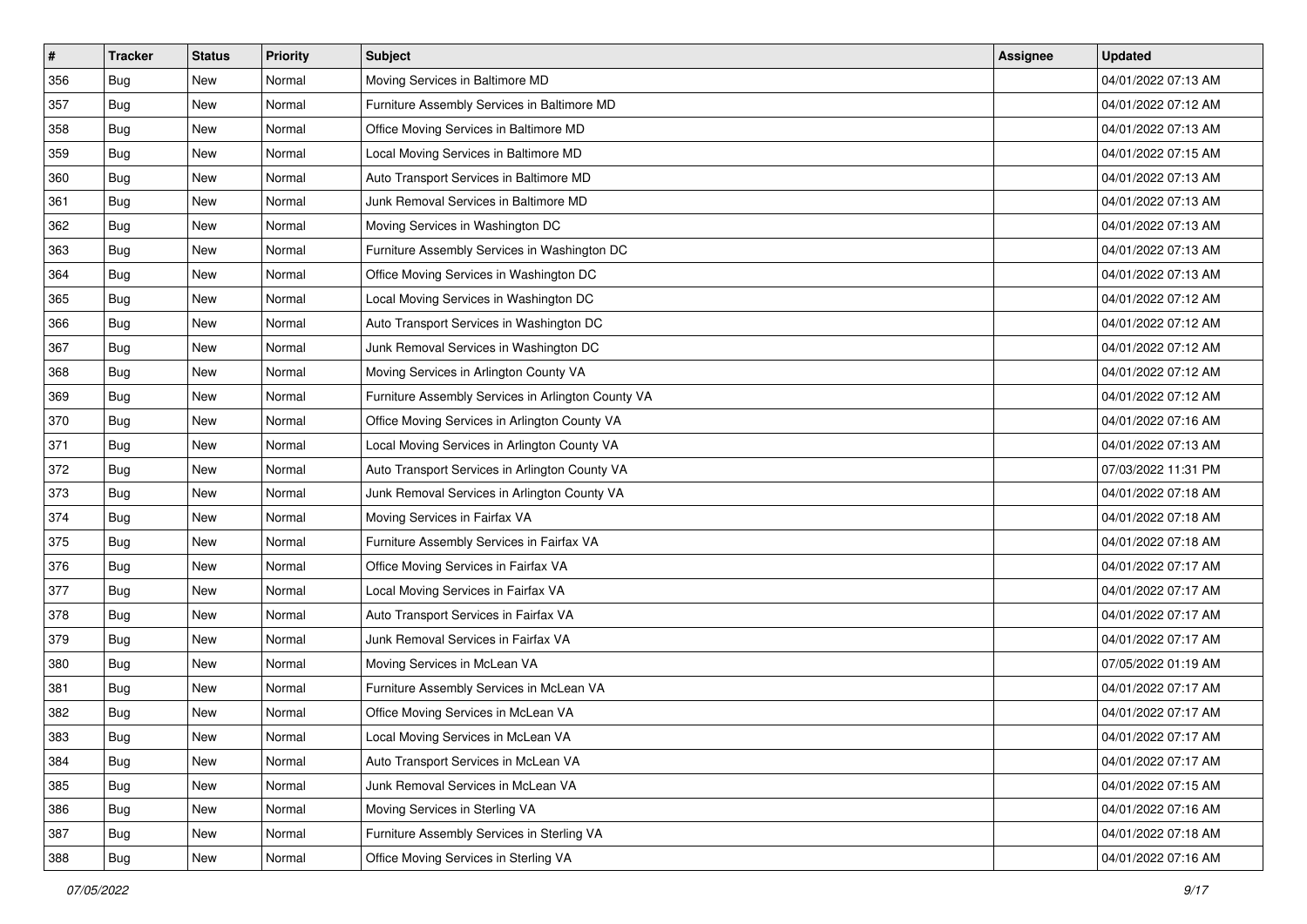| $\vert$ # | <b>Tracker</b> | <b>Status</b> | <b>Priority</b> | <b>Subject</b>                                 | <b>Assignee</b> | <b>Updated</b>      |
|-----------|----------------|---------------|-----------------|------------------------------------------------|-----------------|---------------------|
| 389       | <b>Bug</b>     | New           | Normal          | Local Moving Services in Sterling VA           |                 | 04/01/2022 07:16 AM |
| 390       | <b>Bug</b>     | New           | Normal          | Auto Transport Services in Sterling VA         |                 | 04/01/2022 07:16 AM |
| 391       | <b>Bug</b>     | New           | Normal          | Junk Removal Services in Sterling VA           |                 | 04/01/2022 07:16 AM |
| 392       | <b>Bug</b>     | New           | Normal          | Moving Services in Annapolis MD                |                 | 04/01/2022 07:16 AM |
| 393       | <b>Bug</b>     | New           | Normal          | Furniture Assembly Services in Annapolis MD    |                 | 04/01/2022 07:16 AM |
| 394       | <b>Bug</b>     | New           | Normal          | Office Moving Services in Annapolis MD         |                 | 04/01/2022 07:15 AM |
| 395       | <b>Bug</b>     | New           | Normal          | Local Moving Services in Annapolis MD          |                 | 04/01/2022 07:15 AM |
| 396       | <b>Bug</b>     | New           | Normal          | Auto Transport Services in Annapolis MD        |                 | 04/01/2022 07:15 AM |
| 397       | <b>Bug</b>     | New           | Normal          | Junk Removal Services in Annapolis MD          |                 | 04/01/2022 07:15 AM |
| 398       | Bug            | New           | Normal          | Moving Services in Potomac MD                  |                 | 04/01/2022 07:32 AM |
| 399       | <b>Bug</b>     | New           | Normal          | Furniture Assembly Services in Potomac MD      |                 | 04/01/2022 07:15 AM |
| 400       | <b>Bug</b>     | New           | Normal          | Office Moving Services in Potomac MD           |                 | 07/02/2022 11:57 PM |
| 401       | <b>Bug</b>     | New           | Normal          | Local Moving Services in Potomac MD            |                 | 04/01/2022 07:48 AM |
| 402       | <b>Bug</b>     | New           | Normal          | Auto Transport Services in Potomac MD          |                 | 04/01/2022 07:47 AM |
| 403       | <b>Bug</b>     | New           | Normal          | Junk Removal Services in Potomac MD            |                 | 04/01/2022 07:47 AM |
| 404       | Bug            | New           | Normal          | Moving Services in Gaithersburg MD             |                 | 04/01/2022 07:47 AM |
| 405       | <b>Bug</b>     | New           | Normal          | Furniture Assembly Services in Gaithersburg MD |                 | 04/01/2022 07:47 AM |
| 406       | <b>Bug</b>     | <b>New</b>    | Normal          | Office Moving Services in Gaithersburg MD      |                 | 04/01/2022 07:47 AM |
| 407       | <b>Bug</b>     | New           | Normal          | Upholstery Cleaning Boston MA                  |                 | 04/01/2022 07:47 AM |
| 408       | <b>Bug</b>     | New           | Normal          | Carpet Cleaning Boston MA                      |                 | 04/01/2022 07:47 AM |
| 409       | <b>Bug</b>     | New           | Normal          | Floor Stripping Boston MA                      |                 | 04/01/2022 07:47 AM |
| 410       | <b>Bug</b>     | New           | Normal          | Floor Waxing Boston MA                         |                 | 04/01/2022 07:47 AM |
| 411       | <b>Bug</b>     | <b>New</b>    | Normal          | Floor Cleaning Boston MA                       |                 | 04/01/2022 07:47 AM |
| 412       | <b>Bug</b>     | New           | Normal          | Germs Removal Boston MA                        |                 | 04/01/2022 07:47 AM |
| 413       | <b>Bug</b>     | New           | Normal          | Commercial Floor Cleaning Boston MA            |                 | 04/01/2022 07:45 AM |
| 414       | <b>Bug</b>     | New           | Normal          | Residential Floor Cleaning Boston MA           |                 | 04/01/2022 07:46 AM |
| 415       | <b>Bug</b>     | New           | Normal          | Upholstery Cleaning Somerville MA              |                 | 04/01/2022 07:48 AM |
| 416       | Bug            | New           | Normal          | Carpet Cleaning Somerville MA                  |                 | 04/01/2022 07:46 AM |
| 417       | <b>Bug</b>     | New           | Normal          | Floor Stripping Somerville MA                  |                 | 04/01/2022 07:46 AM |
| 418       | <b>Bug</b>     | New           | Normal          | Floor Waxing Somerville MA                     |                 | 04/01/2022 07:46 AM |
| 419       | <b>Bug</b>     | New           | Normal          | Floor Cleaning Somerville MA                   |                 | 04/01/2022 07:46 AM |
| 420       | <b>Bug</b>     | New           | Normal          | Germs Removal Somerville MA                    |                 | 04/01/2022 07:46 AM |
| 421       | <b>Bug</b>     | New           | Normal          | Commercial Floor Cleaning Somerville MA        |                 | 04/01/2022 07:46 AM |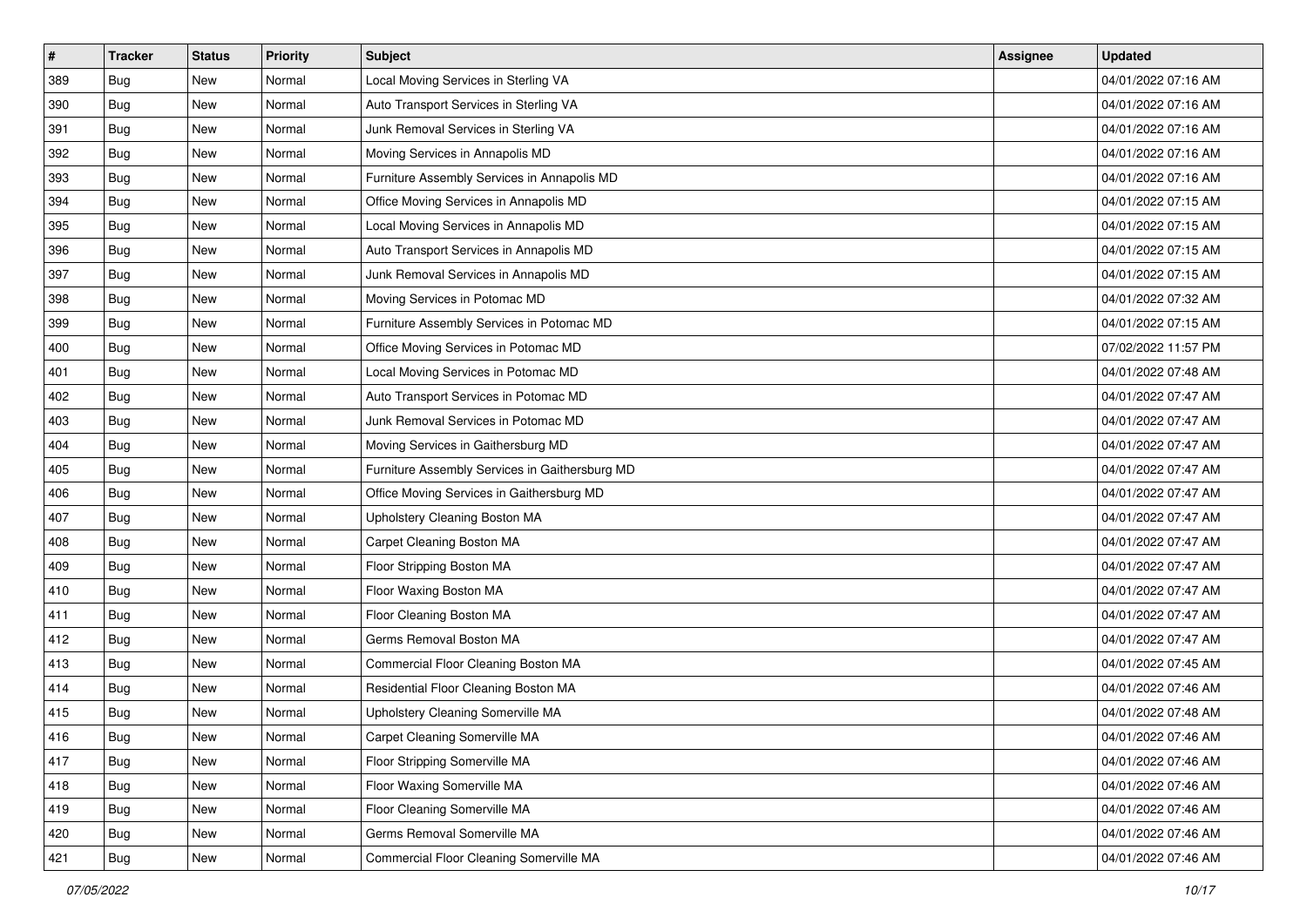| #   | <b>Tracker</b> | <b>Status</b> | <b>Priority</b> | <b>Subject</b>                           | <b>Assignee</b> | <b>Updated</b>      |
|-----|----------------|---------------|-----------------|------------------------------------------|-----------------|---------------------|
| 422 | Bug            | New           | Normal          | Residential Floor Cleaning Somerville MA |                 | 04/01/2022 07:46 AM |
| 423 | <b>Bug</b>     | <b>New</b>    | Normal          | Upholstery Cleaning Brookline MA         |                 | 04/01/2022 07:46 AM |
| 424 | <b>Bug</b>     | New           | Normal          | Carpet Cleaning Brookline MA             |                 | 04/01/2022 07:45 AM |
| 425 | Bug            | New           | Normal          | Floor Stripping Brookline MA             |                 | 04/01/2022 07:45 AM |
| 426 | <b>Bug</b>     | <b>New</b>    | Normal          | Floor Waxing Brookline MA                |                 | 04/01/2022 07:49 AM |
| 427 | <b>Bug</b>     | New           | Normal          | Floor Cleaning Brookline MA              |                 | 04/01/2022 07:46 AM |
| 428 | <b>Bug</b>     | New           | Normal          | Germs Removal Brookline MA               |                 | 04/01/2022 07:47 AM |
| 429 | <b>Bug</b>     | New           | Normal          | Germs Removal Brookline MA               |                 | 04/01/2022 07:51 AM |
| 430 | <b>Bug</b>     | New           | Normal          | Commercial Floor Cleaning Brookline MA   |                 | 04/01/2022 07:50 AM |
| 431 | Bug            | New           | Normal          | Residential Floor Cleaning Brookline MA  |                 | 04/01/2022 07:50 AM |
| 432 | <b>Bug</b>     | New           | Normal          | Upholstery Cleaning Newton MA            |                 | 04/01/2022 07:50 AM |
| 433 | <b>Bug</b>     | New           | Normal          | Carpet Cleaning Newton MA                |                 | 04/01/2022 07:50 AM |
| 434 | <b>Bug</b>     | New           | Normal          | Floor Stripping Newton MA                |                 | 04/01/2022 07:50 AM |
| 435 | <b>Bug</b>     | New           | Normal          | Floor Waxing Newton MA                   |                 | 04/01/2022 07:50 AM |
| 436 | <b>Bug</b>     | New           | Normal          | Floor Cleaning Newton MA                 |                 | 04/01/2022 07:50 AM |
| 437 | <b>Bug</b>     | New           | Normal          | Germs Removal Newton MA                  |                 | 04/01/2022 07:50 AM |
| 438 | <b>Bug</b>     | New           | Normal          | Commercial Floor Cleaning Newton MA      |                 | 04/01/2022 07:50 AM |
| 439 | <b>Bug</b>     | New           | Normal          | Residential Floor Cleaning Newton MA     |                 | 04/01/2022 07:49 AM |
| 440 | <b>Bug</b>     | New           | Normal          | Upholstery Cleaning Watertown MA         |                 | 04/01/2022 07:49 AM |
| 441 | <b>Bug</b>     | <b>New</b>    | Normal          | Carpet Cleaning Watertown MA             |                 | 06/02/2022 06:00 PM |
| 442 | <b>Bug</b>     | New           | Normal          | Floor Stripping Watertown MA             |                 | 04/01/2022 07:49 AM |
| 443 | <b>Bug</b>     | New           | Normal          | Floor Waxing Watertown MA                |                 | 04/01/2022 07:51 AM |
| 444 | Bug            | New           | Normal          | Floor Cleaning Watertown MA              |                 | 04/01/2022 07:49 AM |
| 445 | Bug            | New           | Normal          | Germs Removal Watertown MA               |                 | 04/01/2022 07:49 AM |
| 446 | <b>Bug</b>     | New           | Normal          | Commercial Floor Cleaning Watertown MA   |                 | 04/01/2022 07:49 AM |
| 447 | <b>Bug</b>     | New           | Normal          | Residential Floor Cleaning Watertown MA  |                 | 04/01/2022 07:49 AM |
| 448 | <b>Bug</b>     | New           | Normal          | Upholstery Cleaning Quincy MA            |                 | 04/01/2022 07:48 AM |
| 449 | <b>Bug</b>     | New           | Normal          | Carpet Cleaning Quincy MA                |                 | 04/01/2022 07:48 AM |
| 450 | <b>Bug</b>     | New           | Normal          | Floor Stripping Quincy MA                |                 | 07/05/2022 01:16 AM |
| 451 | <b>Bug</b>     | New           | Normal          | Floor Waxing Quincy MA                   |                 | 04/01/2022 07:48 AM |
| 452 | <b>Bug</b>     | New           | Normal          | Floor Cleaning Quincy MA                 |                 | 04/01/2022 07:48 AM |
| 453 | <b>Bug</b>     | New           | Normal          | Germs Removal Quincy MA                  |                 | 04/01/2022 07:48 AM |
| 454 | <b>Bug</b>     | New           | Normal          | Commercial Floor Cleaning Quincy MA      |                 | 06/02/2022 05:59 PM |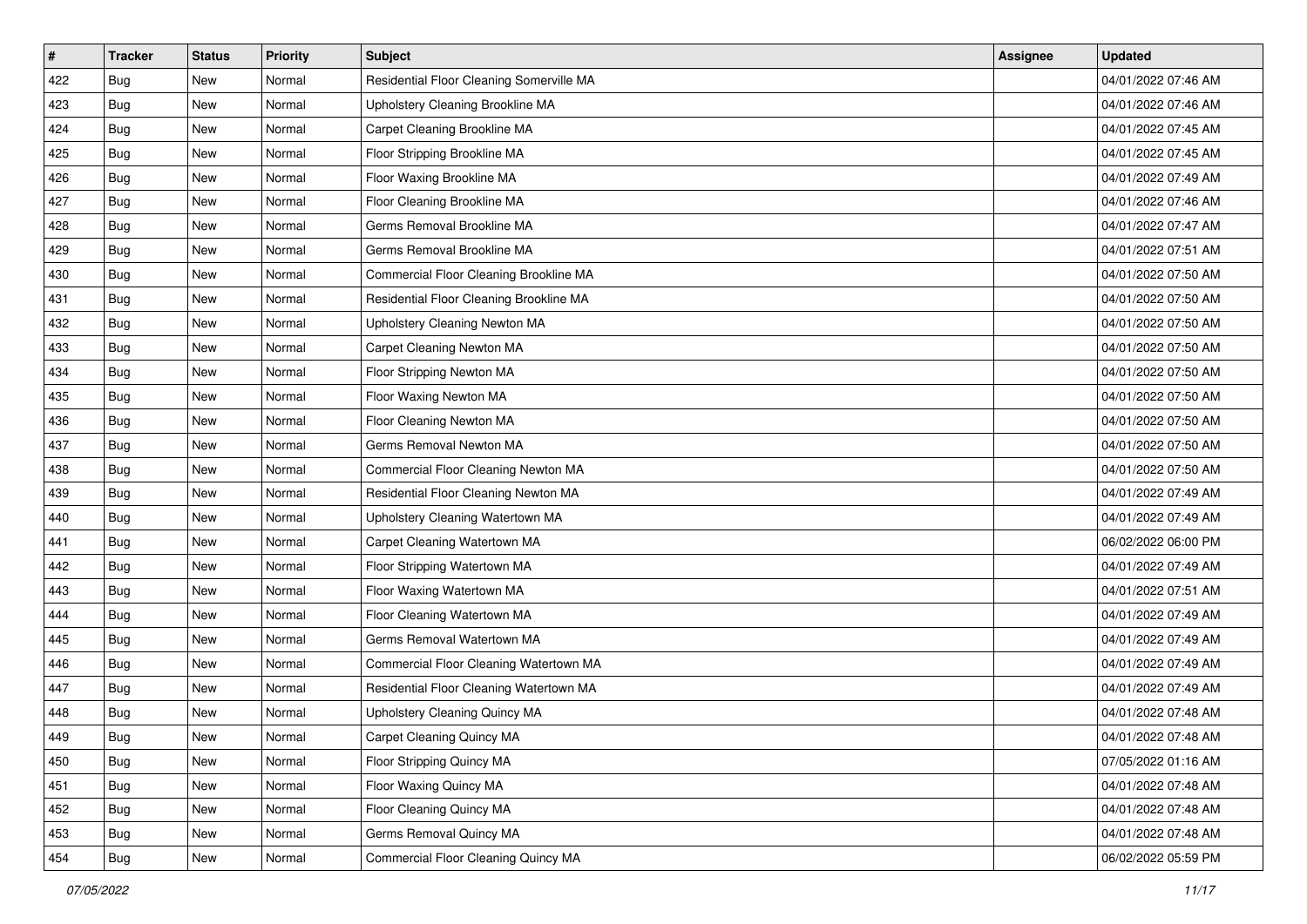| $\vert$ # | <b>Tracker</b> | <b>Status</b> | <b>Priority</b> | <b>Subject</b>                                                 | <b>Assignee</b> | <b>Updated</b>      |
|-----------|----------------|---------------|-----------------|----------------------------------------------------------------|-----------------|---------------------|
| 455       | Bug            | New           | Normal          | Residential Floor Cleaning Quincy MA                           |                 | 04/01/2022 07:38 AM |
| 456       | <b>Bug</b>     | <b>New</b>    | Normal          | Upholstery Cleaning Medford MA                                 |                 | 04/01/2022 07:28 AM |
| 457       | <b>Bug</b>     | New           | Normal          | Carpet Cleaning Medford MA                                     |                 | 07/03/2022 12:15 AM |
| 458       | <b>Bug</b>     | New           | Normal          | Floor Stripping Medford MA                                     |                 | 04/01/2022 07:32 AM |
| 459       | <b>Bug</b>     | <b>New</b>    | Normal          | Floor Waxing Medford MA                                        |                 | 04/01/2022 07:32 AM |
| 460       | <b>Bug</b>     | New           | Normal          | Floor Cleaning Medford MA                                      |                 | 07/02/2022 08:40 AM |
| 461       | <b>Bug</b>     | New           | Normal          | Germs Removal Medford MA                                       |                 | 07/04/2022 08:49 PM |
| 462       | <b>Bug</b>     | New           | Normal          | Commercial Floor Cleaning Medford MA                           |                 | 04/01/2022 07:32 AM |
| 463       | <b>Bug</b>     | New           | Normal          | Residential Floor Cleaning Medford MA                          |                 | 04/01/2022 07:32 AM |
| 464       | Bug            | <b>New</b>    | Normal          | Upholstery Cleaning Westchester MA                             |                 | 07/02/2022 07:19 AM |
| 465       | <b>Bug</b>     | New           | Normal          | Carpet Cleaning Westchester MA                                 |                 | 07/03/2022 08:55 PM |
| 466       | <b>Bug</b>     | New           | Normal          | Floor Stripping Westchester MA                                 |                 | 07/03/2022 01:07 PM |
| 467       | <b>Bug</b>     | New           | Normal          | Floor Waxing Westchester MA                                    |                 | 04/01/2022 07:31 AM |
| 468       | <b>Bug</b>     | New           | Normal          | Floor Cleaning Westchester MA                                  |                 | 06/27/2022 02:41 AM |
| 469       | Bug            | New           | Normal          | Germs Removal Westchester MA                                   |                 | 07/04/2022 09:24 PM |
| 470       | <b>Bug</b>     | New           | Normal          | Commercial Floor Cleaning Westchester MA                       |                 | 07/03/2022 01:36 PM |
| 471       | <b>Bug</b>     | New           | Normal          | Residential Floor Cleaning Westchester MA                      |                 | 07/02/2022 08:00 AM |
| 472       | <b>Bug</b>     | <b>New</b>    | Normal          | Upholstery Cleaning Arlington MA                               |                 | 04/01/2022 07:31 AM |
| 473       | <b>Bug</b>     | New           | Normal          | Floor Stripping Arlington MA                                   |                 | 06/29/2022 09:20 PM |
| 474       | <b>Bug</b>     | <b>New</b>    | Normal          | Floor Waxing Arlington MA                                      |                 | 07/04/2022 02:14 PM |
| 475       | Bug            | New           | Normal          | Floor Cleaning Arlington MA                                    |                 | 06/29/2022 05:53 PM |
| 476       | Feature        | New           | High            | <b>American Airlines Reservations</b>                          |                 | 07/04/2022 09:51 AM |
| 477       | <b>Bug</b>     | <b>New</b>    | Normal          | What Does Online Coupon Mean?                                  |                 | 07/01/2022 01:48 PM |
| 478       | Feature        | New           | Normal          | Is it safe to install third-party WhatsApp GB?                 |                 | 07/04/2022 01:18 PM |
| 479       | <b>Bug</b>     | New           | Normal          | Limousine Service Bellevue WA                                  |                 | 07/03/2022 03:10 AM |
| 480       | <b>Bug</b>     | New           | Normal          | Nur Online Shop                                                |                 | 07/05/2022 01:37 AM |
| 481       | <b>Bug</b>     | <b>New</b>    | Normal          | Nur Online Shop                                                |                 | 06/29/2022 03:52 PM |
| 482       | <b>Bug</b>     | New           | Normal          | <b>Text Window</b>                                             |                 | 07/03/2022 04:30 PM |
| 483       | <b>Bug</b>     | New           | Normal          | UK best essay writing service                                  |                 | 07/04/2022 05:10 PM |
| 484       | <b>Bug</b>     | New           | Normal          | UK best essay writing service                                  |                 | 07/03/2022 12:53 AM |
| 486       | Bug            | New           | Low             | HP Wireless Printer Setup                                      | Anonymous       | 07/04/2022 12:00 PM |
| 487       | <b>Bug</b>     | New           | Normal          | Cheap Fake Dunks                                               |                 | 07/05/2022 01:35 AM |
| 488       | i Bug          | New           | Normal          | Quick solution to solve cash app dispute by the technical team |                 | 07/05/2022 12:50 AM |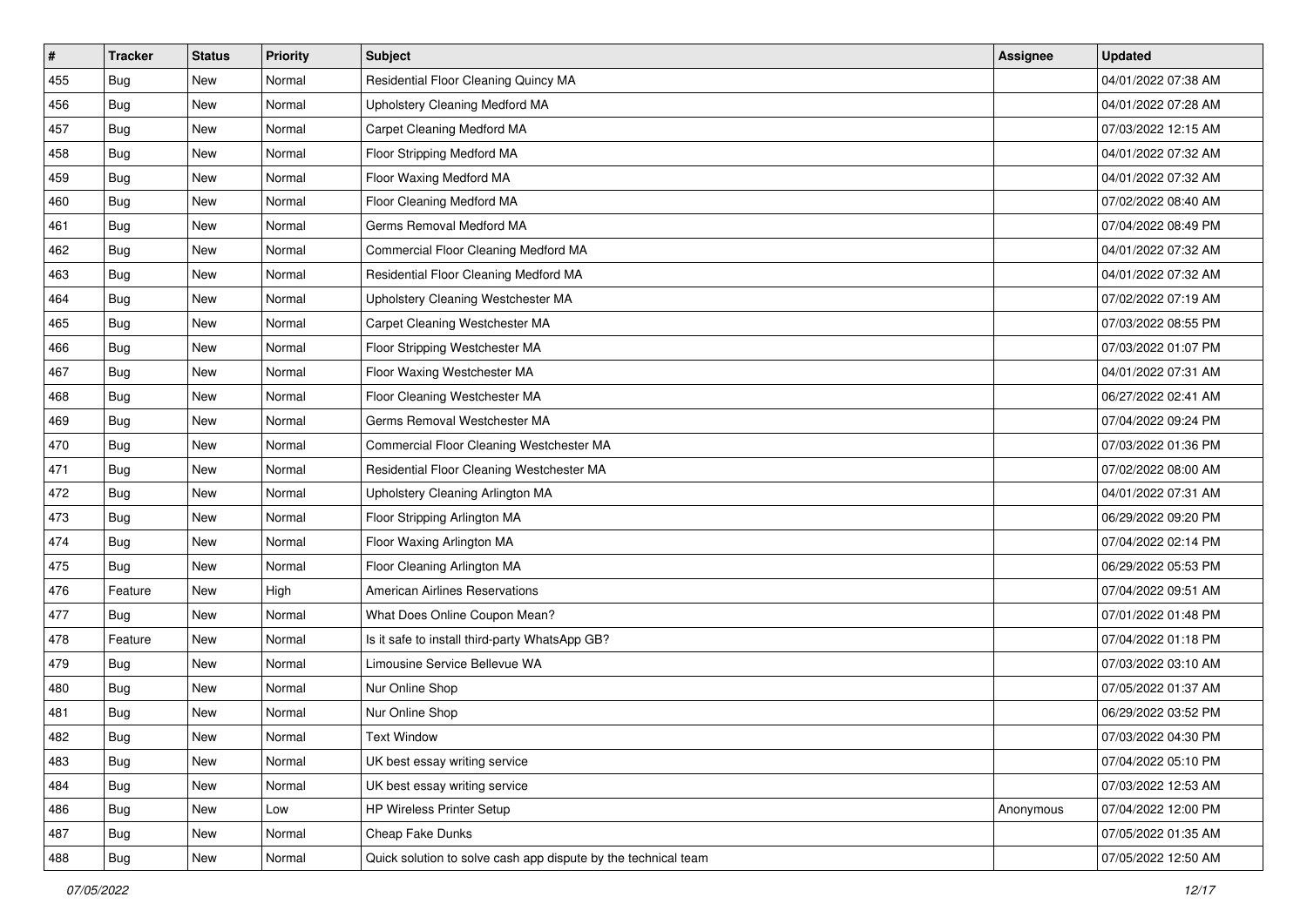| $\pmb{\#}$ | <b>Tracker</b> | <b>Status</b> | <b>Priority</b> | <b>Subject</b>                                                                           | Assignee               | <b>Updated</b>      |
|------------|----------------|---------------|-----------------|------------------------------------------------------------------------------------------|------------------------|---------------------|
| 489        | Bug            | New           | Normal          | Get cash app refund instantly if sent to the wrong person                                |                        | 07/04/2022 11:56 PM |
| 490        | <b>Bug</b>     | New           | Normal          | Unlock cash app account by getting quick solutions from the technical executives         |                        | 07/04/2022 07:00 PM |
| 491        | Feature        | New           | Normal          | Automatically download and paste Reddit wallpapers into Windows                          |                        | 07/04/2022 05:37 PM |
| 492        | <b>Bug</b>     | New           | Normal          | HD Streamz MOD APK v3.5.5 (Keine Werbung)                                                |                        | 07/04/2022 07:17 AM |
| 493        | Feature        | <b>New</b>    | High            | chainsaw dance                                                                           |                        | 07/05/2022 12:34 AM |
| 494        | Bug            | New           | Normal          | <b>Buy Discussion Post</b>                                                               |                        | 07/04/2022 08:09 PM |
| 495        | <b>Bug</b>     | <b>New</b>    | Normal          | Twitch Clip Downloader Download Twitch Clips Online 2021                                 |                        | 07/04/2022 05:42 PM |
| 496        | <b>Bug</b>     | New           | Normal          | What is Live NetTV?                                                                      |                        | 07/05/2022 01:44 AM |
| 497        | <b>Bug</b>     | <b>New</b>    | Normal          | Fake Nike Dunk Low Off-White Lot 50                                                      |                        | 07/04/2022 02:01 PM |
| 498        | <b>Bug</b>     | New           | Normal          | Téléchargeur SoundCloud : SoundCloud en Mp3                                              | Christophe<br>Garion   | 07/04/2022 11:36 PM |
| 499        | Feature        | New           | Normal          | Discover The Premium Features Of Spotify Mod Apk                                         |                        | 07/04/2022 10:36 PM |
| 500        | <b>Bug</b>     | New           | Normal          | Simply contact the technical team, to find the solution to cash app refund problems.     | Pierre-Loïc<br>Garoche | 07/04/2022 09:39 AM |
| 501        | <b>Bug</b>     | New           | Normal          | How Do I Annihilate Cash App Transfer Failed Problems Effectively                        | Pierre-Loïc<br>Garoche | 07/04/2022 10:14 PM |
| 502        | <b>Bug</b>     | New           | Normal          | Les instructions pour définir des sonneries pour iPhone sont simples et faciles à suivre |                        | 07/05/2022 12:38 AM |
| 503        | <b>Bug</b>     | <b>New</b>    | Normal          | Youtube Premium Apk free download for Android                                            |                        | 07/04/2022 11:43 PM |
| 504        | Bug            | New           | Normal          | A beginner should always look for online Java assignment help!                           |                        | 07/05/2022 12:09 AM |
| 505        | <b>Bug</b>     | New           | Normal          | www.trendmicro.com/activate                                                              |                        | 07/05/2022 01:26 AM |
| 506        | <b>Bug</b>     | <b>New</b>    | Normal          | www.trendmicro.com/activate                                                              |                        | 07/04/2022 08:13 AM |
| 507        | <b>Bug</b>     | New           | Normal          | central.bitdefender.com                                                                  |                        | 07/04/2022 01:26 PM |
| 508        | <b>Bug</b>     | <b>New</b>    | Normal          | hire a professional dissertation help                                                    |                        | 07/03/2022 11:37 PM |
| 509        | Feature        | New           | Normal          | Fashion                                                                                  | Anonymous              | 07/04/2022 01:59 PM |
| 510        | Feature        | New           | Normal          | Fashion                                                                                  | Anonymous              | 07/05/2022 12:55 AM |
| 511        | Feature        | <b>New</b>    | Normal          | Fashion                                                                                  | Anonymous              | 07/04/2022 04:49 AM |
| 512        | <b>Bug</b>     | New           | Normal          | The Importance Of Using Custom Writing Services                                          |                        | 07/03/2022 06:05 AM |
| 513        | Bug            | New           | Normal          | Unlock cash app account using the easy steps:                                            | Anonymous              | 07/03/2022 04:36 PM |
| 514        | <b>Bug</b>     | New           | Normal          | Trans-Caribbean                                                                          |                        | 07/04/2022 07:26 AM |
| 515        | Bug            | New           | Normal          | Fragment Nike Dunk High Tokyo Fake                                                       |                        | 07/04/2022 05:18 AM |
| 516        | Bug            | New           | Normal          | Does Cash App Help To Get Cash App Refund Without Any Interruption?                      |                        | 06/29/2022 05:12 PM |
| 517        | <b>Bug</b>     | New           | Normal          | Proficient tips to take help of cash app support professionals:                          |                        | 07/03/2022 10:41 AM |
| 518        | Bug            | New           | Normal          | How To Check The Balance Of Cash App Account By Taking Cash App Support?                 |                        | 07/04/2022 10:21 AM |
| 519        | Bug            | New           | Normal          | Are you finding online UK Assignment writers?                                            |                        | 07/05/2022 01:36 AM |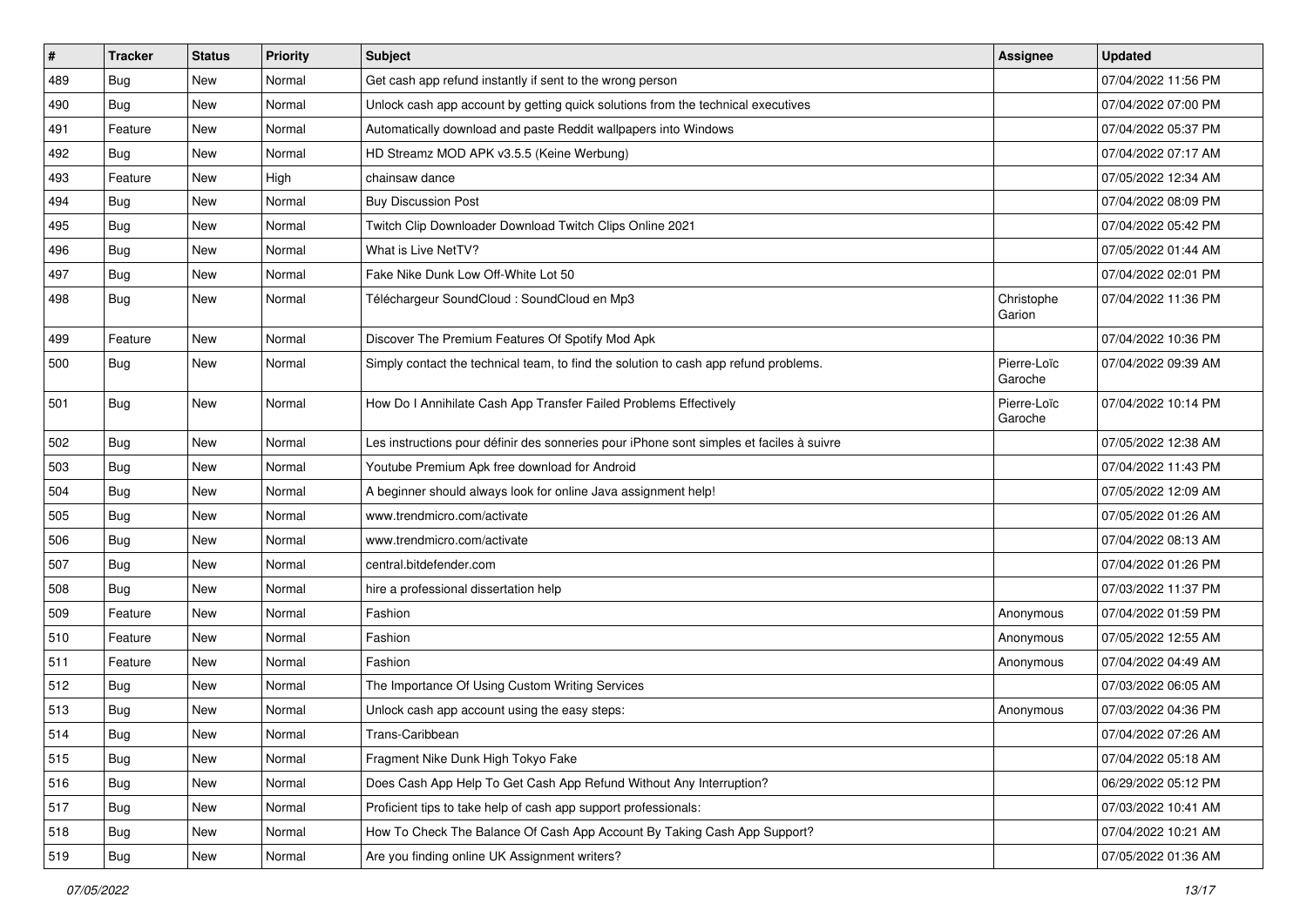| #   | <b>Tracker</b> | <b>Status</b> | <b>Priority</b> | <b>Subject</b>                                                                                                                                                                                                                                    | <b>Assignee</b>        | <b>Updated</b>      |
|-----|----------------|---------------|-----------------|---------------------------------------------------------------------------------------------------------------------------------------------------------------------------------------------------------------------------------------------------|------------------------|---------------------|
| 520 | <b>Bug</b>     | New           | Normal          | What Is The Major Role Of Cash.app/Help and Support Page?                                                                                                                                                                                         |                        | 07/05/2022 12:55 AM |
| 521 | Feature        | New           | Normal          | Check out the Cash app Card balance for an overdraft.                                                                                                                                                                                             | Pierre-Loïc<br>Garoche | 07/03/2022 08:23 PM |
| 522 | Feature        | New           | Normal          | Can You Check App Limits, If Cash app won't let me send money?                                                                                                                                                                                    |                        | 07/02/2022 01:00 AM |
| 523 | <b>Bug</b>     | New           | Normal          | What Is The Right Google Account Recovery Aid To Regain Account Access?                                                                                                                                                                           | Pierre-Loïc<br>Garoche | 07/04/2022 11:33 PM |
| 524 | <b>Bug</b>     | New           | Normal          | How Does Google Account Recovery Work If Your Account Is Hacked?                                                                                                                                                                                  |                        | 07/02/2022 11:49 PM |
| 525 | <b>Bug</b>     | New           | Normal          | If you don't have a QR code: How to activate cash app card in app                                                                                                                                                                                 |                        | 07/04/2022 05:38 PM |
| 526 | <b>Bug</b>     | New           | Normal          | Soundcloud to mp3 converter - Download Soundcloud songs                                                                                                                                                                                           |                        | 07/02/2022 10:23 PM |
| 527 | Feature        | New           | Normal          | My Teachers                                                                                                                                                                                                                                       |                        | 07/04/2022 03:35 AM |
| 528 | <b>Bug</b>     | New           | Normal          | Korean Mag                                                                                                                                                                                                                                        |                        | 07/04/2022 04:54 PM |
| 529 | Bug            | New           | Normal          | Thop TV APK - Free Download for Android                                                                                                                                                                                                           |                        | 07/04/2022 03:47 PM |
| 530 | Bug            | New           | Normal          | Cheap Assignment Writing Service UK                                                                                                                                                                                                               | Anonymous              | 07/04/2022 01:35 AM |
| 531 | <b>Bug</b>     | New           | Normal          | Cheap Assignment Writing Service UK                                                                                                                                                                                                               | Anonymous              | 07/05/2022 01:43 AM |
| 532 | <b>Bug</b>     | New           | Normal          | My Assignment Help                                                                                                                                                                                                                                |                        | 07/04/2022 08:38 PM |
| 533 | <b>Bug</b>     | New           | Normal          | How to complete the homework assignments in economics in the easiest way?                                                                                                                                                                         |                        | 06/30/2022 07:33 PM |
| 534 | <b>Bug</b>     | New           | Normal          | Know how to initiate cash app refund by contacting the technical team                                                                                                                                                                             | Pierre-Loïc<br>Garoche | 07/03/2022 09:23 AM |
| 535 | <b>Bug</b>     | New           | Normal          | Getting Tangled Problems When You Try To Apply For Cash App Delete Account                                                                                                                                                                        | Christophe<br>Garion   | 06/26/2022 04:51 PM |
| 536 | <b>Bug</b>     | New           | Normal          | How to check the balance on the cash app card                                                                                                                                                                                                     | Hamza<br>Bourbouh      | 07/04/2022 10:58 PM |
| 537 | <b>Bug</b>     | New           | Normal          | Get tech assistance with customer support on ATT Yahoo email login issue.                                                                                                                                                                         |                        | 07/03/2022 03:29 PM |
| 538 | Bug            | New           | Normal          | Will cash app refund money if scammed quickly?                                                                                                                                                                                                    |                        | 06/27/2022 10:25 AM |
| 539 | <b>Bug</b>     | New           | Normal          | Do you want to know how to activate cash card through phone number?                                                                                                                                                                               |                        | 04/01/2022 09:25 AM |
| 540 | <b>Bug</b>     | New           | Normal          | Why Haven't I Received My Cash App Card? Can I get t the reasons behind it                                                                                                                                                                        |                        | 06/29/2022 09:42 AM |
| 541 | <b>Bug</b>     | New           | Normal          | How to fix the cash app payment failed errors?                                                                                                                                                                                                    |                        | 07/05/2022 01:05 AM |
| 542 | <b>Bug</b>     | New           | Normal          | Web N Logo Design                                                                                                                                                                                                                                 |                        | 07/05/2022 12:19 AM |
| 543 | Feature        | New           | Normal          | Get tech assistance with customer support on ATT Yahoo email login issue.                                                                                                                                                                         |                        | 07/03/2022 09:55 PM |
| 544 | Bug            | New           | Normal          | Hey! I had a very cool idea to order our general picture on canvas for my family as a gift. But couldn't find a good<br>one. Once my friend advised me this article in which I found what I was looking for and gave a cool gift to my<br>family. |                        | 06/27/2022 04:10 AM |
| 545 | Feature        | New           | Normal          | <b>Best Canvas Print Company</b>                                                                                                                                                                                                                  |                        | 06/30/2022 05:39 PM |
| 546 | Feature        | New           | Normal          | Quickbooks Error                                                                                                                                                                                                                                  |                        | 07/03/2022 02:21 AM |
| 547 | <b>Bug</b>     | New           | Normal          | Get rid of the issue of cash app down by calling experts.                                                                                                                                                                                         |                        | 07/03/2022 01:22 PM |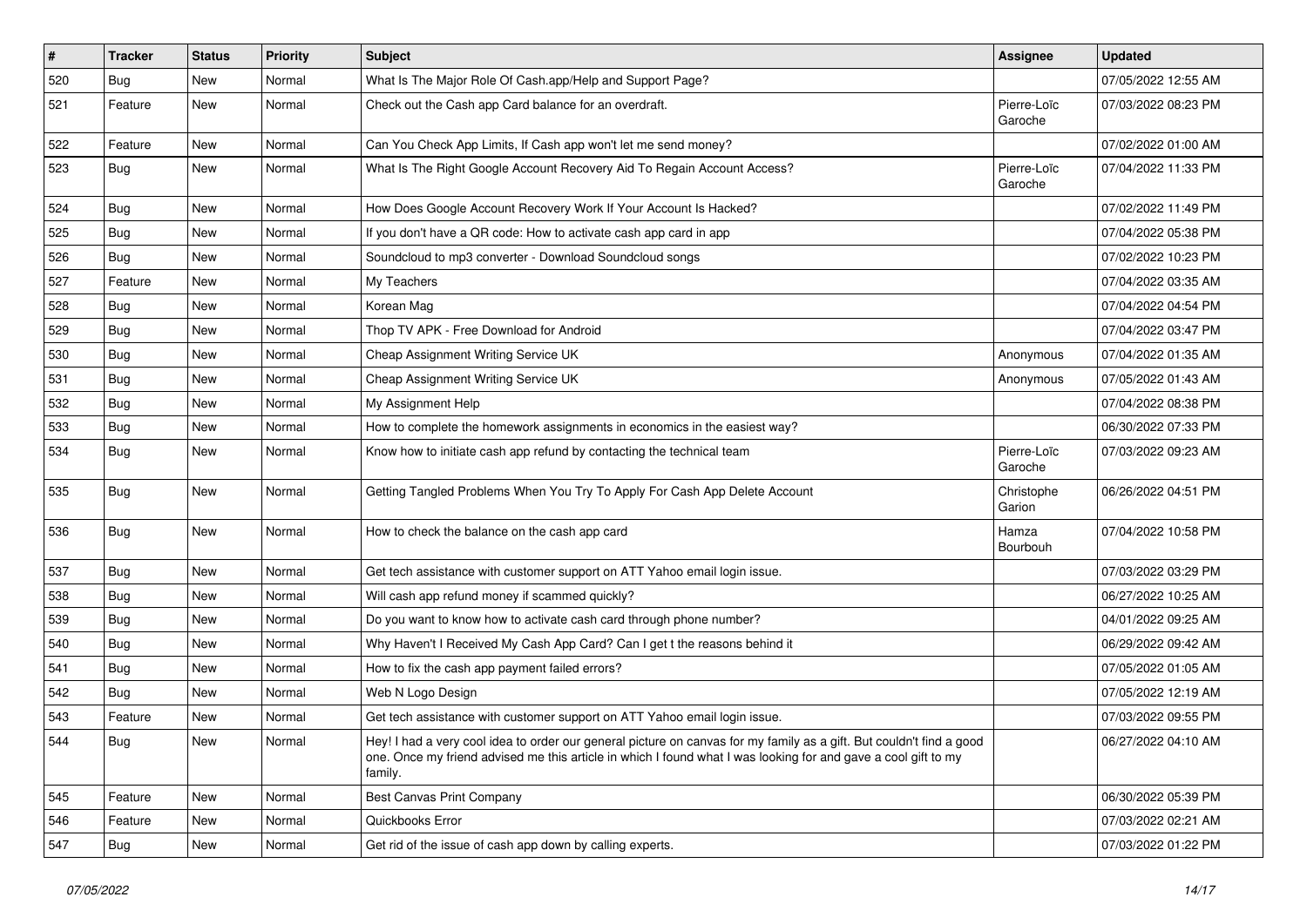| $\sharp$ | <b>Tracker</b> | <b>Status</b> | <b>Priority</b> | <b>Subject</b>                                                                      | <b>Assignee</b>        | <b>Updated</b>      |
|----------|----------------|---------------|-----------------|-------------------------------------------------------------------------------------|------------------------|---------------------|
| 548      | Bug            | New           | Normal          | Web N Logo Design                                                                   |                        | 06/28/2022 08:24 AM |
| 549      | <b>Bug</b>     | New           | Normal          | Radio Luisteren                                                                     |                        | 07/02/2022 01:24 AM |
| 550      | Bug            | New           | Normal          | Nederland FM - beste manieren om naar internationale radio op internet te luisteren |                        | 06/29/2022 12:06 AM |
| 551      | <b>Bug</b>     | New           | Normal          | Why Do Students Need Online Best Dissertation Writing Services?                     |                        | 07/03/2022 11:16 AM |
| 552      | Feature        | New           | Normal          | Radio rfm and the benefits of radio rfm                                             |                        | 07/03/2022 12:38 AM |
| 553      | Bug            | New           | Normal          | Cinema HD APK - Free Movie Enjoyment App on Android                                 |                        | 07/03/2022 03:58 PM |
| 554      | <b>Bug</b>     | New           | Normal          | XvideoStudio Video Editor APK Free Download on TechToDown                           |                        | 07/03/2022 05:10 AM |
| 555      | <b>Bug</b>     | New           | Normal          | web design development in hyderabad                                                 |                        | 07/04/2022 07:09 AM |
| 556      | <b>Bug</b>     | New           | Normal          | Play Game Mod Apk With Your Friends                                                 |                        | 07/02/2022 07:36 PM |
| 557      | Feature        | New           | Normal          | <b>Business Law Assignment Help</b>                                                 |                        | 07/03/2022 06:40 AM |
| 558      | Feature        | New           | Normal          | <b>Stunning Classic Sofas</b>                                                       |                        | 07/03/2022 03:52 AM |
| 559      | Bug            | New           | High            | What Are Permission For Applications like Facebook Sending MMS?                     |                        | 07/03/2022 06:43 AM |
| 560      | Bug            | New           | Normal          | Whatsapp Aero - Make Your Phone Auto Connect                                        |                        | 04/01/2022 09:28 AM |
| 561      | <b>Bug</b>     | New           | Normal          | Enjoy the Full YouTube Premium Experience With YouTube Premium Membership           |                        | 07/03/2022 07:38 AM |
| 562      | <b>Bug</b>     | New           | Normal          | Learn Basic Mahjong Rules                                                           |                        | 07/04/2022 08:22 PM |
| 563      | <b>Bug</b>     | New           | Normal          | Understanding the Difference Between Free and Paid Mod Apks                         |                        | 07/04/2022 07:50 PM |
| 564      | <b>Bug</b>     | New           | Normal          | How To Install RepelisPlus On Your Android Phone?                                   |                        | 07/02/2022 11:29 PM |
| 565      | Bug            | New           | Normal          | How To Install RepelisPlus On Your Android Phone?                                   |                        | 06/30/2022 02:26 PM |
| 566      | Bug            | New           | Normal          | Kinemaster Pro Download - los App Review                                            |                        | 04/01/2022 09:27 AM |
| 567      | <b>Bug</b>     | <b>New</b>    | Normal          | Singapore assignment help                                                           |                        | 07/04/2022 12:32 PM |
| 568      | <b>Bug</b>     | New           | Normal          | Instale a versão mais recente do YouTube Premium                                    |                        | 07/03/2022 04:10 PM |
| 569      | <b>Bug</b>     | New           | Normal          | What is the incoming and outgoing mail server for Outlook IMAP settings?            | Pierre-Loïc<br>Garoche | 07/02/2022 02:34 PM |
| 570      | <b>Bug</b>     | New           | Normal          | What is Sutton bank cash app customer service phone number?                         | Pierre-Loïc<br>Garoche | 07/02/2022 10:33 AM |
| 571      | <b>Bug</b>     | New           | Normal          | How may the Cash app dispute your trade?                                            | Pierre-Loïc<br>Garoche | 07/02/2022 11:09 AM |
| 572      | Feature        | New           | Normal          | New features of WhatsApp Plus on Android phones                                     | Pierre-Loïc<br>Garoche | 07/03/2022 09:12 AM |
| 573      | Bug            | New           | Normal          | Experimente lo mejor en la aplicación Apk de juegos gratis                          |                        | 07/03/2022 10:36 AM |
| 574      | <b>Bug</b>     | New           | Normal          | How to fix the Epson printer offline issue due to a wired connection?               |                        | 06/29/2022 10:23 AM |
| 575      | Feature        | New           | Low             | cheap jordan replicas for sale                                                      | Pierre-Loïc<br>Garoche | 07/04/2022 06:49 PM |
| 576      | <b>Bug</b>     | New           | Normal          | So laden Sie ein Instagram-Bild herunter                                            |                        | 06/30/2022 06:17 PM |
| 577      | Bug            | New           | Normal          | Follow these easy steps to make Admiral Casino Login                                |                        | 07/03/2022 01:14 PM |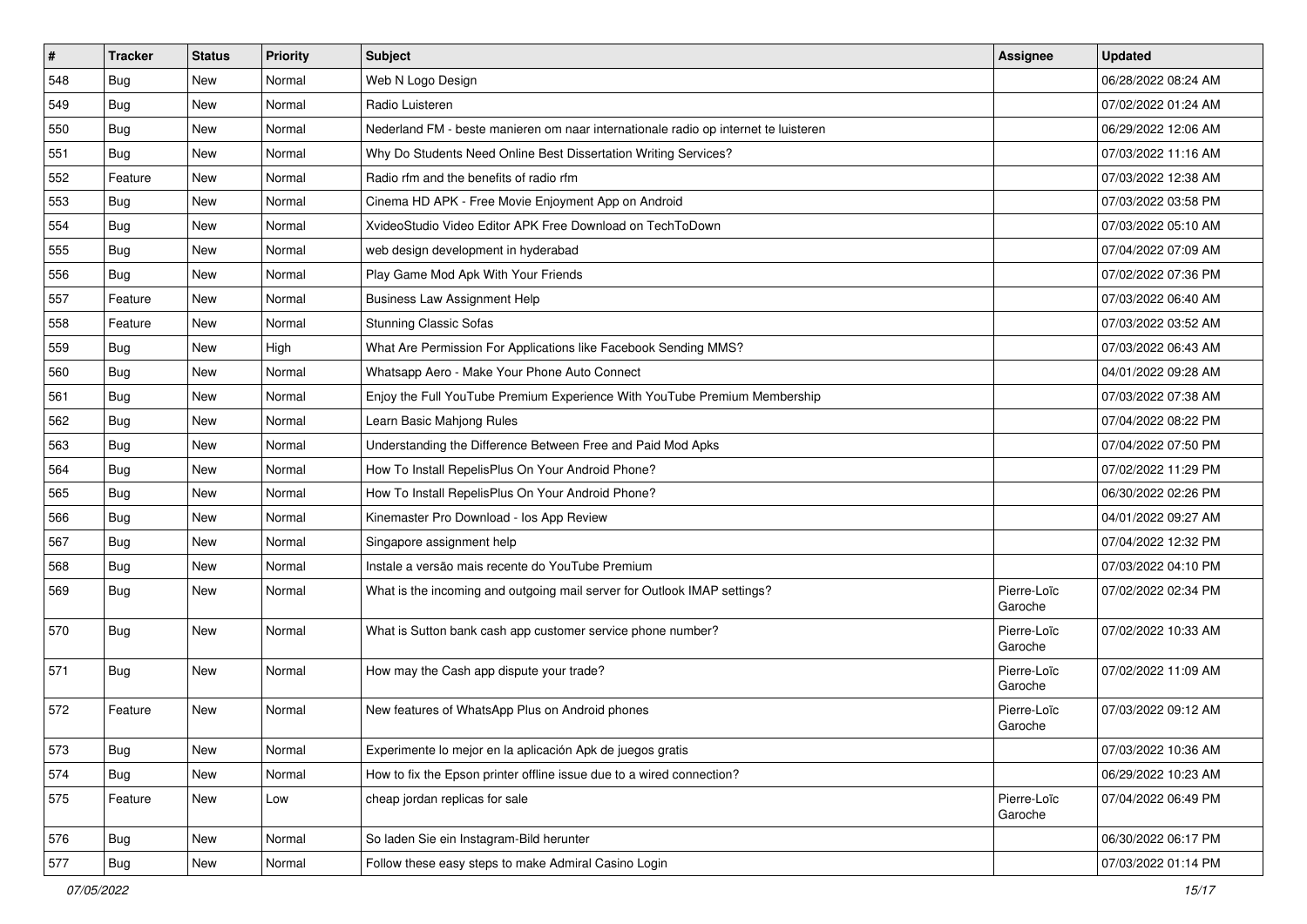| #   | <b>Tracker</b> | <b>Status</b> | <b>Priority</b> | <b>Subject</b>                                                                                                                                                                                                                                                        | <b>Assignee</b>        | <b>Updated</b>      |
|-----|----------------|---------------|-----------------|-----------------------------------------------------------------------------------------------------------------------------------------------------------------------------------------------------------------------------------------------------------------------|------------------------|---------------------|
| 578 | Feature        | New           | High            | Derrick Gore                                                                                                                                                                                                                                                          | Pierre-Loïc<br>Garoche | 07/04/2022 03:34 AM |
| 579 | Bug            | New           | Normal          | YOUR CV MAKES YOUR FIRST IMPRESSION                                                                                                                                                                                                                                   | Christophe<br>Garion   | 07/04/2022 12:10 PM |
| 580 | <b>Bug</b>     | New           | High            | What is Narrative Essay?                                                                                                                                                                                                                                              | Christophe<br>Garion   | 07/05/2022 12:04 AM |
| 581 | <b>Bug</b>     | New           | Normal          | E-Learning Course Help                                                                                                                                                                                                                                                |                        | 07/04/2022 09:23 AM |
| 582 | Bug            | <b>New</b>    | Normal          | Cash App Won't Let Me Send Money If There Is A Low Balance Available                                                                                                                                                                                                  | Pierre-Loïc<br>Garoche | 07/03/2022 08:14 AM |
| 583 | <b>Bug</b>     | New           | High            | Need the Cash app customer service phone number?                                                                                                                                                                                                                      |                        | 07/03/2022 10:09 PM |
| 584 | <b>Bug</b>     | New           | Normal          | Want the cash app customer service number to check balance?                                                                                                                                                                                                           |                        | 07/02/2022 07:36 PM |
| 585 | <b>Bug</b>     | New           | Normal          | What is cash app help number?                                                                                                                                                                                                                                         |                        | 06/26/2022 06:21 PM |
| 586 | Bug            | New           | Normal          | Best Modifications For Your Mobile Phone                                                                                                                                                                                                                              |                        | 07/04/2022 11:55 AM |
| 587 | <b>Bug</b>     | New           | Normal          | Why Picsart Pro Offers Great Features                                                                                                                                                                                                                                 |                        | 07/04/2022 07:08 PM |
| 588 | <b>Bug</b>     | New           | Normal          | YouTube Vanced Apk Manager App - Como instalá-lo                                                                                                                                                                                                                      |                        | 06/28/2022 10:56 PM |
| 589 | Bug            | New           | Normal          | How can I get the cash app phone number of customer support?                                                                                                                                                                                                          |                        | 06/30/2022 12:20 AM |
| 590 | <b>Bug</b>     | New           | Normal          | Follow proper initiatives to check my cash app card balance:                                                                                                                                                                                                          |                        | 07/03/2022 11:23 PM |
| 591 | <b>Bug</b>     | New           | Normal          | How To Find Facebook Modifications For Your Spotify Premium Apk?                                                                                                                                                                                                      |                        | 07/01/2022 05:19 AM |
| 592 | <b>Bug</b>     | New           | Normal          | Deezer Premium APK - Baixe músicas de qualquer lugar do mundo de graça                                                                                                                                                                                                |                        | 07/04/2022 10:43 AM |
| 593 | <b>Bug</b>     | New           | Normal          | Eiffel Spark Ultimate C2 SN series is a fully synthetic range of advanced performance engine oils blended in high<br>performance fully synthetic (PAO - polyalphaolefin) basestocks fortified with advanced technology additive<br>system, specifically formulated to |                        | 07/05/2022 01:19 AM |
| 594 | Feature        | New           | Normal          | How does research proposal help online make it easy for me?                                                                                                                                                                                                           |                        | 07/02/2022 03:15 PM |
| 595 | <b>Bug</b>     | New           | Normal          | RFM Online - une révolution dans la gestion de l'identité numérique                                                                                                                                                                                                   |                        | 07/04/2022 08:30 AM |
| 596 | <b>Bug</b>     | New           | Normal          | <b>Kids Games</b>                                                                                                                                                                                                                                                     |                        | 06/27/2022 04:08 AM |
| 597 | <b>Bug</b>     | New           | Normal          | Universo s / f Download                                                                                                                                                                                                                                               |                        | 06/29/2022 08:19 PM |
| 598 | <b>Bug</b>     | New           | Normal          | Universo s / f Download                                                                                                                                                                                                                                               |                        | 07/02/2022 08:36 PM |
| 599 | <b>Bug</b>     | New           | Normal          | Do you know how to delete cash app account from your computer?                                                                                                                                                                                                        |                        | 07/04/2022 09:12 AM |
| 600 | <b>Bug</b>     | New           | Normal          | Play Store Pro                                                                                                                                                                                                                                                        |                        | 07/03/2022 12:51 AM |
| 601 | Bug            | New           | Normal          | Best Essay Writing Service UK                                                                                                                                                                                                                                         | Pierre-Loïc<br>Garoche | 07/04/2022 07:26 PM |
| 602 | <b>Bug</b>     | New           | Normal          | Best Essay Writing Service UK                                                                                                                                                                                                                                         | Pierre-Loïc<br>Garoche | 07/05/2022 01:28 AM |
| 603 | Bug            | New           | Normal          | Premiere gratuito da lista de IPTV                                                                                                                                                                                                                                    |                        | 07/04/2022 01:09 AM |
| 604 | Bug            | New           | Normal          | Idle Game Online                                                                                                                                                                                                                                                      |                        | 07/03/2022 01:49 PM |
| 605 | Feature        | New           | Normal          | What will the future of logo design be like?                                                                                                                                                                                                                          |                        | 07/04/2022 04:20 AM |